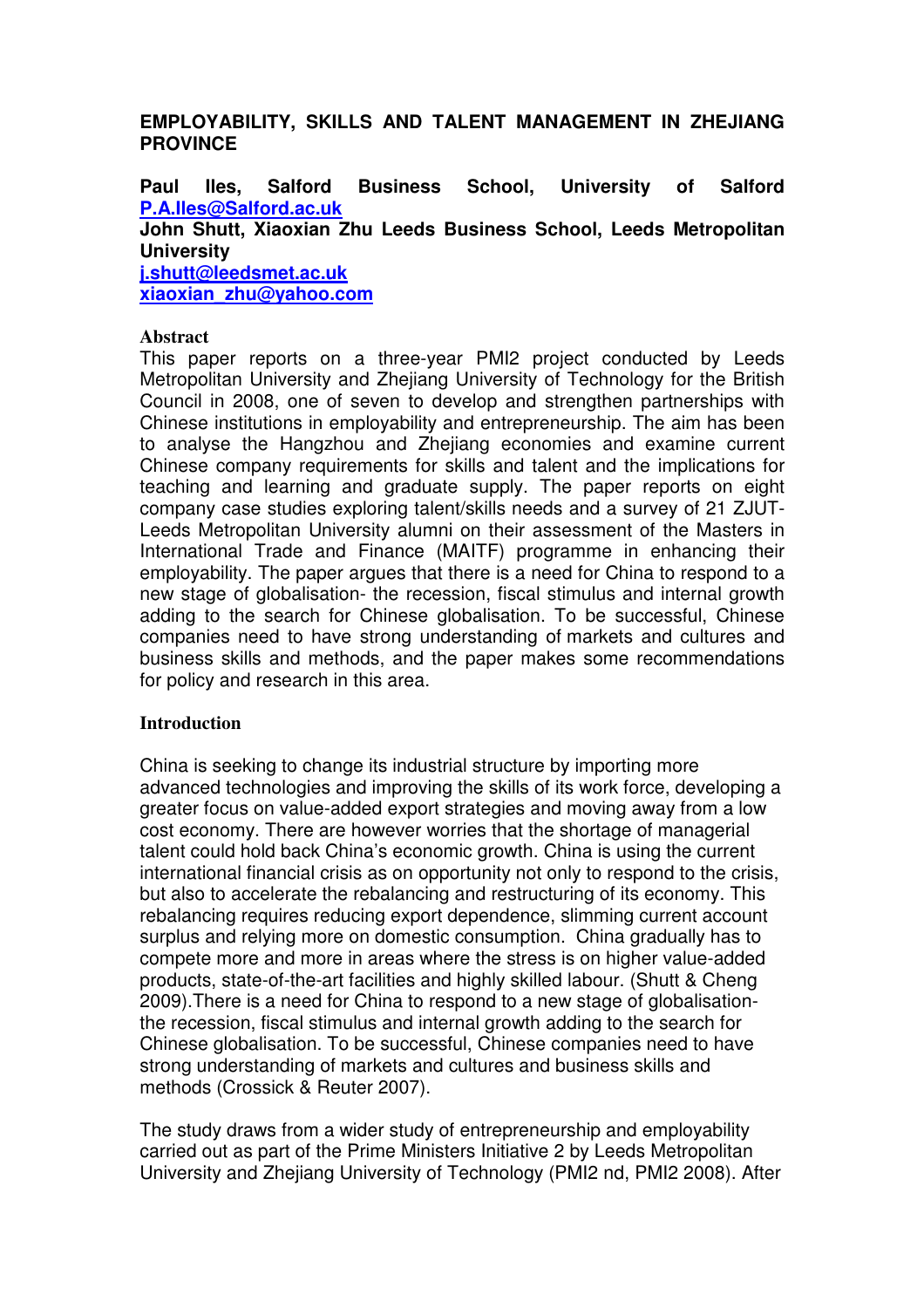discussing the issue of talent management (TM) in China and the shortages of talent in China, it explores issues of graduate supply and employability before analysing the skill needs of the Zhejiang/Hangzhou economy. It then discusses the findings from eight case studies of Chinese company skill/talent needs in Hangzhou and results from a survey into enhanced employability of alumni from the Masters in International Trade and Finance (MAITF) programme between Leeds Metropolitan University and Zhejiang University of Technology (ZJUT) Hangzhou. Implications for research and policy are then discussed.

## **Talent Management as an emerging issue in China**

Exacerbating shortages of managerial talent and aggravating pressure of fierce competition has helped fuel an interest in human capital theory in the context of the development of the knowledge economy in China, but research on human capital theory and practice has only recently begun as China places more importance on ICT, education, science and technology and a service-based economy (Wei 2008, Zhao 2008). Large regional differences, imbalanced economic development, a lower quality of current human capital, an incomplete market system, an under-developed managerial labour market and lack of innovation in HRM are barriers, though research on talent management (TM) has recently begun (eg Iles et al 2010, Hartmann et al 2010).

 A recent McKinsey study found global corporations struggling to manage talent, with barriers emerging over how to achieve cultural diversity, how to establish globally-consistent HR practices, especially talent-evaluation processes, and how to promote inter-country mobility (Guthridge and Komm 2008, Wilson 2008) Companies scoring most highly on a survey of global TM practices were also most likely to report strong financial performance in terms of profit per employee. Clearly there are problems in interpreting the data (lack of longitudinal perspective, evidence of causality) but they suggest both the importance of TM to MNCs and problems in implementing it.

Attracting talent to places like Shenzen has been a key to China's development, yet China lacks managerial and professional/technical talent in particular. The talent shortage in China is widely predicted to be one of the greatest challenges faced by organizations (Taylor 2007; Ma & Trigo 2008; Iles et al 2010; Hartmenn et al 2010). Another recent McKinsey study (Farrell & Grant 2005) claims that Chinese companies need 75,000 globally-effective leaders to realise their global ambitions, but only possess c. 5,000 at present. Many current leaders, brought up in the Cultural Revolution, may lack critical knowledge, skills and experience in strategy, innovation, enterprise and empowerment. Younger leaders may lack people skills, but despite high education levels may have received little management training. Turnover in this group is often high (25% per annum), as Zheng et al (2008) found. Expatriates continue to fill many capability gaps, with increasing use of managers from the Asia-Pacific region and foreign-born Chinese. This shortterm solution however creates longer term problems, such as high expense,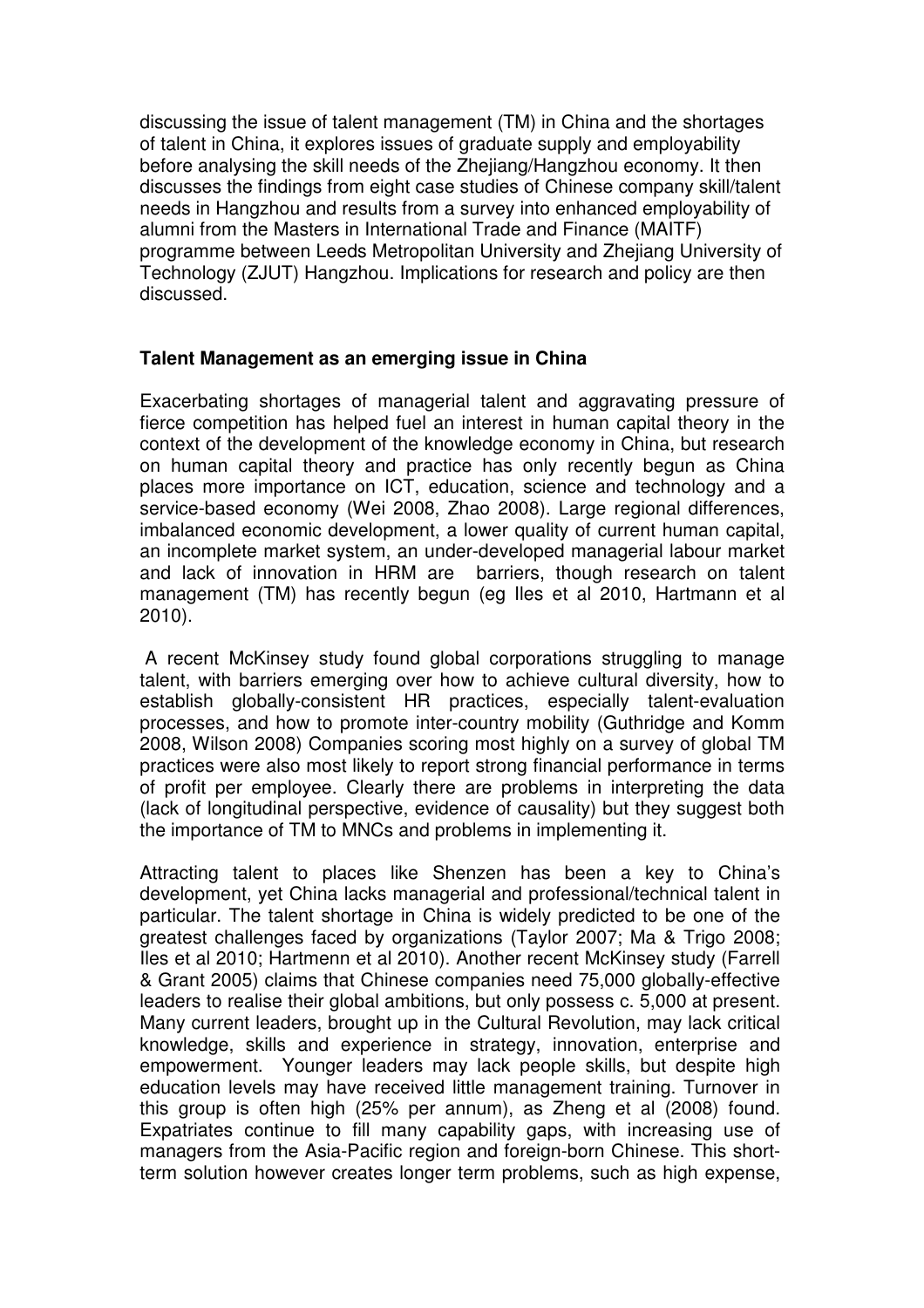the need for localisation, and the grooming of local staff, against a common perception of emerging 'glass ceilings' by local Chinese staff.

Other McKinsey research (Lane and Pollner 2008) has specifically addressed the issue of growing talent shortages in China and the imbalance between business opportunities and the supply of qualified managers and executives. This growing need for talented managers is a major challenge to both multinationals and local businesses, with recruitment a major challenge. Insufficient talent was a major barrier to expansion for many companies, as continued growth increases demands for talent at a time when multinationals are increasingly competing with local firms for scarce talent in the same talent pool

Chinese companies were worried about managerial capabilities, increasingly looking abroad to recruit talent, expecting the proportion of foreign managers at all levels to increase over the next three years. Many talented Chinese live and work abroad, especially after graduation in foreign countries, contributing to a 'brain drain' or 'knowledge diaspora' (Tung 2008). In a recent Mercer study (Wilson 2008) 72% of respondents in China claimed that their main challenge in staff recruitment was a lack of qualified candidates in the labour market. A key issue is how to develop and retain staff, making management and leadership development of local staff in particular a priority (Qiao J and Xuejun 2008). However, many companies lack commitment to develop a comprehensive leadership development strategy, or expertise to implement one: talent development cannot keep pace with business development in China. Succession planning is not often working well, due to a shortage of talent ready to fill leadership positions, fast-changing and volatile markets, and the over-high expectations of those identified as 'talented'. Short-term business goals may conflict with long-term talent development objectives; 'talent readiness' may be seen as a key issue by CEOs, line managers and high-potentials themselves, but not necessarily by HR staff.

TM in China in general is an under-researched area, though a National Talent Working Meeting in Beijing in 2003 was organized by the central government of China to discuss nearly talent-related policies, symbolizing that TM has begun to be widely discussed and practised in China**.** Recent research (Iles et al 2010, Preece et al 2010) shows it has become a key issue for MNCs in Beijing. Though definitions of TM differed-some focused on a smooth continuity of talent flows in the company, others on enhancing organizational competence and capability, yet others on winning the 'war for talent' by ensuring they recruited, selected and retained talented employees-they all saw it as a key role for HRM in China. For some, TM was a part of HRM, but for others it represented a radical departure, breaking with the 'egalitarianism' of HRM by segmenting the workforce and treating those in the 'talent pool' in a more targeted way in terms of training, reward and retention efforts. Most denied that TM was just a fashion, or that they were simply imitating other companies; though some acknowledged some external pressures (eg from central government or overseas head offices) they claimed that they had introduced TM programmes primarily in response to 'real' business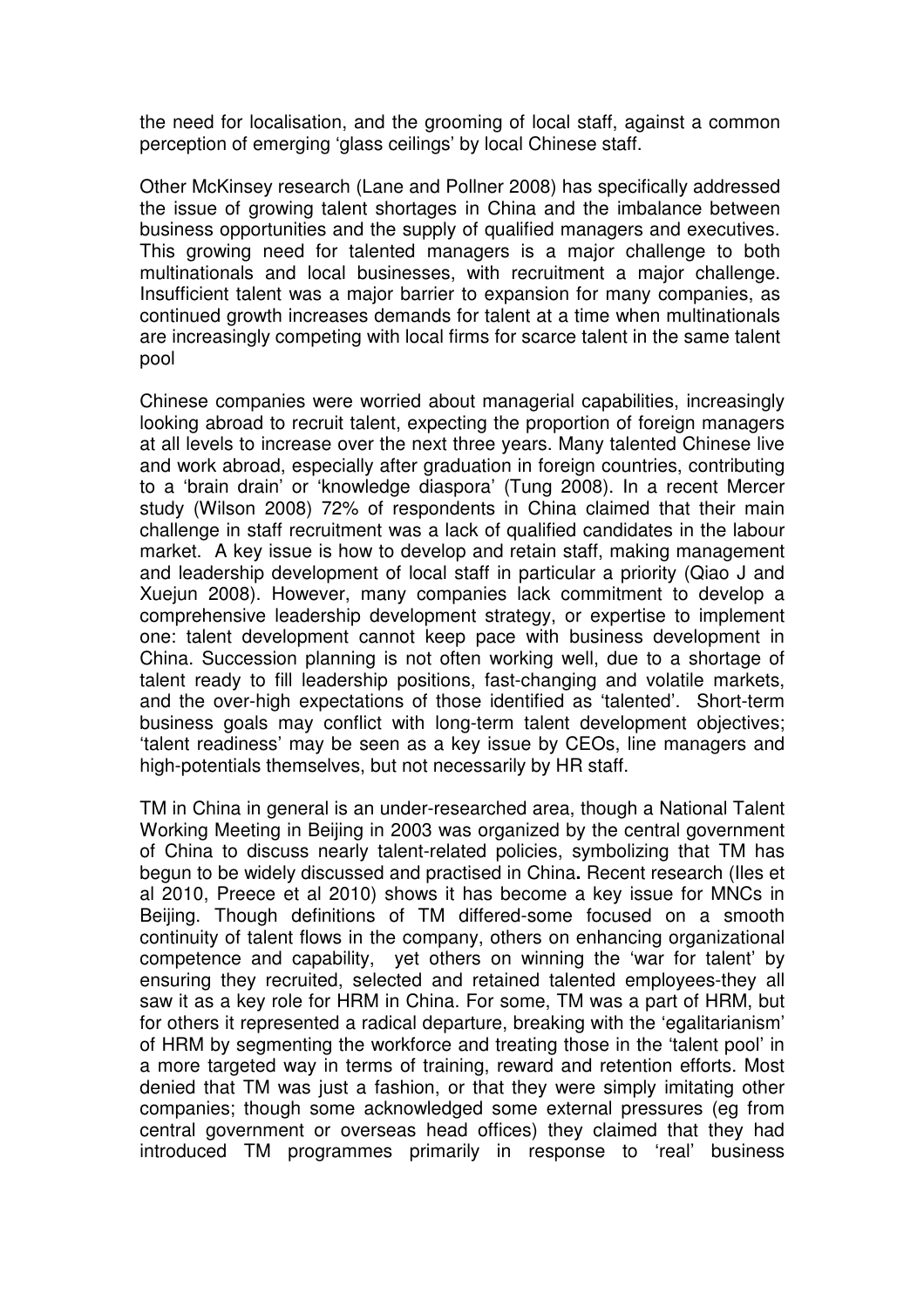challenges, in particular their pressing needs to recruit, retain and develop a talented workforce.

Hartmann et al (2010) confirm that one of the greatest challenges facing western MNCs in China was finding talented people to run their businesses. Using qualitative data from seven case studies (in Shanghai rather than Beijing) they found that Western MNCs had transferred their practices aimed at identifying, developing and retaining talented employees without much change (a similar finding to Gamble 2006 in a UK retail company in Shanghai).The main focus was on developing talented employees and creating a talent-focussed organizational culture. However integrated and strategic TM strategies had not yet been fully implemented; the companies had not fully internalised their talent identification, development, succession, mentoring, visibility and leadership development /culture programmes. To build loyalty and commitment, sports and social events were used in culturebuilding programmes aimed at enhancing commitment and engagement, reflecting the importance of more collectivist Confucian values in China (Yolles & Iles 2006). Development in larger companies was largely through internal training academies aimed at building internal talent pools in the longterm, sometimes associated with overseas assignments to build commitment and transfer knowledge. Such activities had been implemented over the last decade, indicating the flexibility MNCs now had when operating in China. However, little effort was made to identify talent and enhance its visibility in the organization, and surprisingly little account was taken over the difficulties companies might encounter in replacing certain employees amid a dynamic labour market. Only three companies identified pivotal talent pools and codified internal talent; surprising when Chinese employees tend to leave if they do not see development opportunities (Tung 2008).

In addition such limited studies of TM in China have focused on Western MNCs in Beijing or Shanghai; we have little information on how local private companies practise TM, especially in other areas of the country such as Zhejiang or Hangzhou.

#### **Talent and Skills in Hangzhou**

Hangzhou is the capital of one of the most developed Provinces, Zhejiang in China, with a population of 3.2 million. The city is one of the most economically developed cities in Yangtze River Delta, and the home of the private economy in China with its beautiful scenery. It was awarded the top ranking of 'the best commercial city in mainland China' for five consecutive years by the US magazine 'Forbes'. According to a report of the Hangzhou Qianjiang Economy Development Zone in 2008, Hangzhou was awarded the honour "Chinese Most Energetic City for the Civil Economy". In the same year, the China Institute of City Competitiveness released "2008 Ranking Charts for Classification Advantages of Chinese Cities". Hangzhou was not only listed in all the seven classifications charts, but also topped the list of "Top Ten Fittest Chinese Cities" and "Top Ten Most Harmonious Developed Cities in China". (Hangzhou Economic and Technological Development area, HEDA, nd, Hangzhou Municipal Government nd).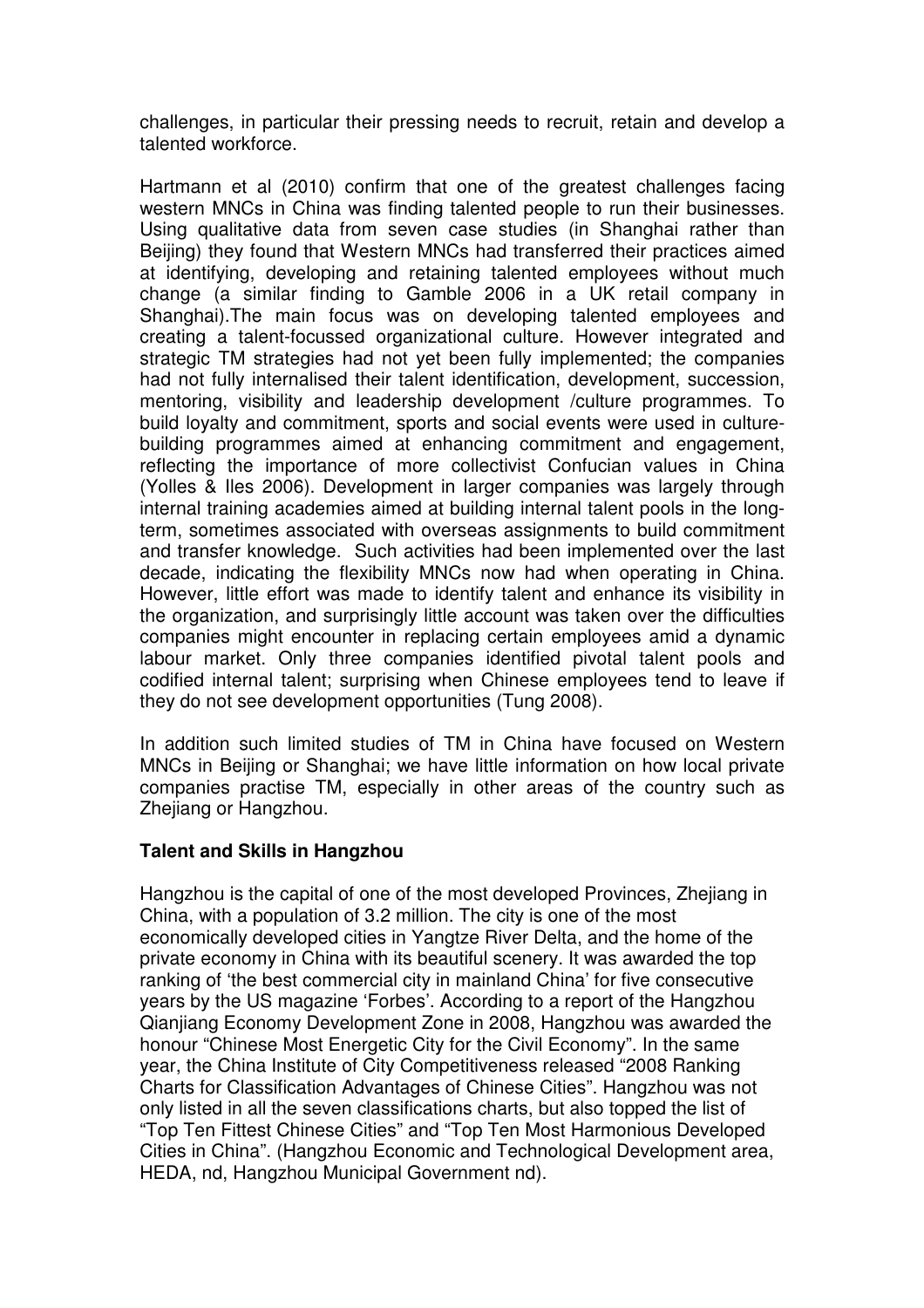Hangzhou itself has not been an industrial city and did not occupy a prime position for attracting foreign investment, which is mainly in the industrial sector. The key to Hangzhou's strategic plan is to avoid direct competition from nearby cities, such as Shanghai, Suzhou and Ningbo. Since the rise of Shanghai as a newly globalizing city in the Yangtze River Delta, other cities in Zheijang Province have strengthened their economic connection with Shanghai. The change in the transport network, together with the rise of Shanghai, has strengthened Hangzhou's historical position as the hub of the transport network in the south Yangtze River Delta. Due to its historical position in the transport networks in the Yangtze River Delta, Hangzhou wants to be the Logistics Centre in the region. The city is using its comparative advantages, in human and physical capital, environment and geographic position, to capitalise on the transition of the national economy from a knowledge-application-based economy to an innovation-driven knowledge economy.

Hangzhou is aiming to be the "Paradise Silicon Valley" in China, and much importance has been attached to the development of high and new technology in information communication technology, pharmaceuticals, environmental protection and new materials. The city is striving to strengthen fiscal integration of its policy resources to support the development of technological innovation ability of enterprises and research institutions and broaden the financing channels for enterprises. A High-technology Industrial Development Fund has been set up to support projects and enterprises in research and development, promote joint production and research, and establish technology business incubators. Since the establishment of the

Hangzhou Economic and Technological Development Zone in 1993, Xiasha, the new town has developed from a very small town with only 20 thousand population to a new business and living centre with a population of 300 thousand The HETZ has become a prime target for investment, gathering more than 700 industrial enterprises, including Panasonic, Toshiba, Siemens, Coca-Cola. 24 global Fortune 500 enterprises have invested in this zone for 53 projects, with an industrial sales output valued more than 100 billion yuan. Xiasha HETZ has been awarded 'best investment environment' in 75 Urban Development Zones in China by the Japanese Trade Development Council, and the' best development zone for multinational enterprises investment' by the United Nations Environment Programme. In the Integrated Assessment of Investment Environment by the Ministry of Commerce, Hangzhou HETZ ranked in the top ten. Following economic globalization and new economy era, Hangzhou HETZ aims to build its international advanced manufacturing base, new century science and technology universities city, and garden-style ecological sub-city to lead the scientific and fast development with its three strategies: international city, high-end industrial environment and high-quality environment.

The development zone has the largest higher education zone in Zhejiang province, with 14 universities, nearly 20 million teachers and students, 187 master/ doctoral programmes, 54 provincial key disciplines and more than 20 provincial and ministerial key laboratories and research bases. The development zone uses these resources advantages to promote the co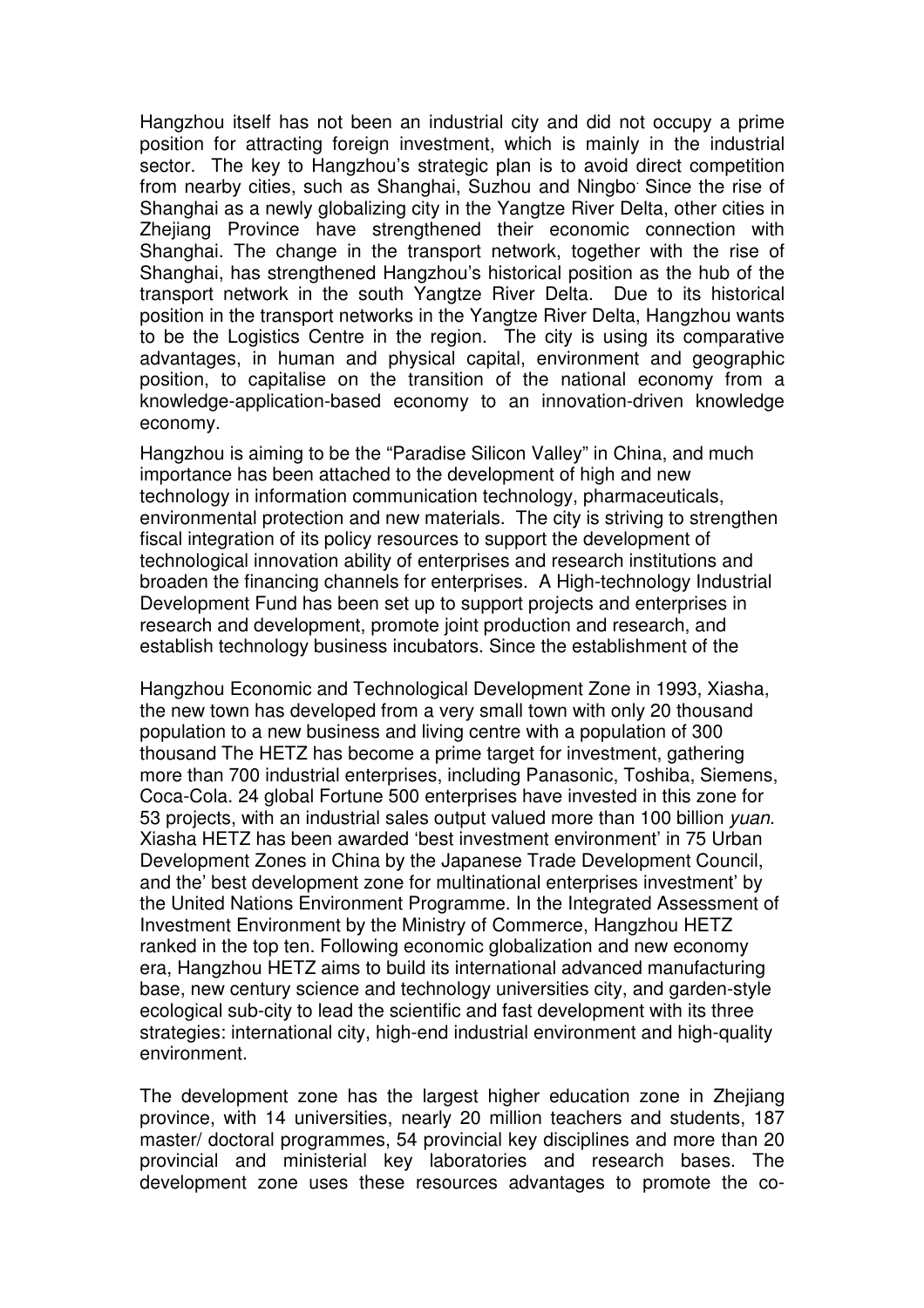operation between industrial park and the higher education area. The Hangzhou Singapore Science & Technology Park, the High-Tech Incubator, training centres, cooperative centres in production and research provides a strong backup to industrial transformation and upgrading in the development zone. By the end of 2009, there were more than 200 city-level high-tech enterprises in the development zone, and 57 state-level key high-tech enterprises are supported nationally. The development zone won the "China Model Cooperative Innovation Base award (Hangzhou Hi-tech Industry Development Zone, nd)

Leeds city and Hangzhou city established links in 1988, accelerated by the establishment of ChinaVentures in 2000 as a Leeds Metropolitan University ERDF project to take business visits to China from Yorkshire, as well as providing research, communication, project management and other business services (Yorkshire Forward nd, Leeds-Hangzhou Partership nd).

 Leeds Business School won a three-year PMI2 strategic alliance and partnership project for the British Council in 2008, taking the LBS/Zhejiang University of Technology partnership (a successful Masters in International Trade and Finance degree) to a new level in the 2008-2011 period, strengthening teaching, research and consultancy on the Chinese and European economies and preparing for the acceleration of international trade which will return with a global upturn as the Chinese century begins to take shape.

During the first two years 2008-2010 the aim has been to analyse the Hangzhou and Zhejiang economies and examine current Chinese company requirements and the implications for teaching in trade, investment and business studies. One of the key initial tasks was to examine the postgraduate final destinations employment data for the existing MAITF students and explore how to build stronger ties between Zhejiang and Yorkshire companies.

#### **The supply of graduate talent in China**

A rapid increase in the number of Chinese university places in recent years has been accompanied by declining numbers of college leavers who regard themselves as suitably employed. In 2008 there was a record 5.6m graduates, nearly 650,000 more than the year before. Another 6.1m will graduate in 2009. Around 1.7m were however unable to find work. This high rate of graduate unemployment is mainly due to rapid structural changes in the economy, which the education system cannot keep up with. As the economy fast changes to adapt to the international economic climate, the labour market skills demand changes and the graduates find themselves unable to match the employers' skills demands.

There is often a mismatch between the graduates supplied by Chinese Universities and the skills and attributes required by employers. Those recruited often have high expectations, which if not met may lead to high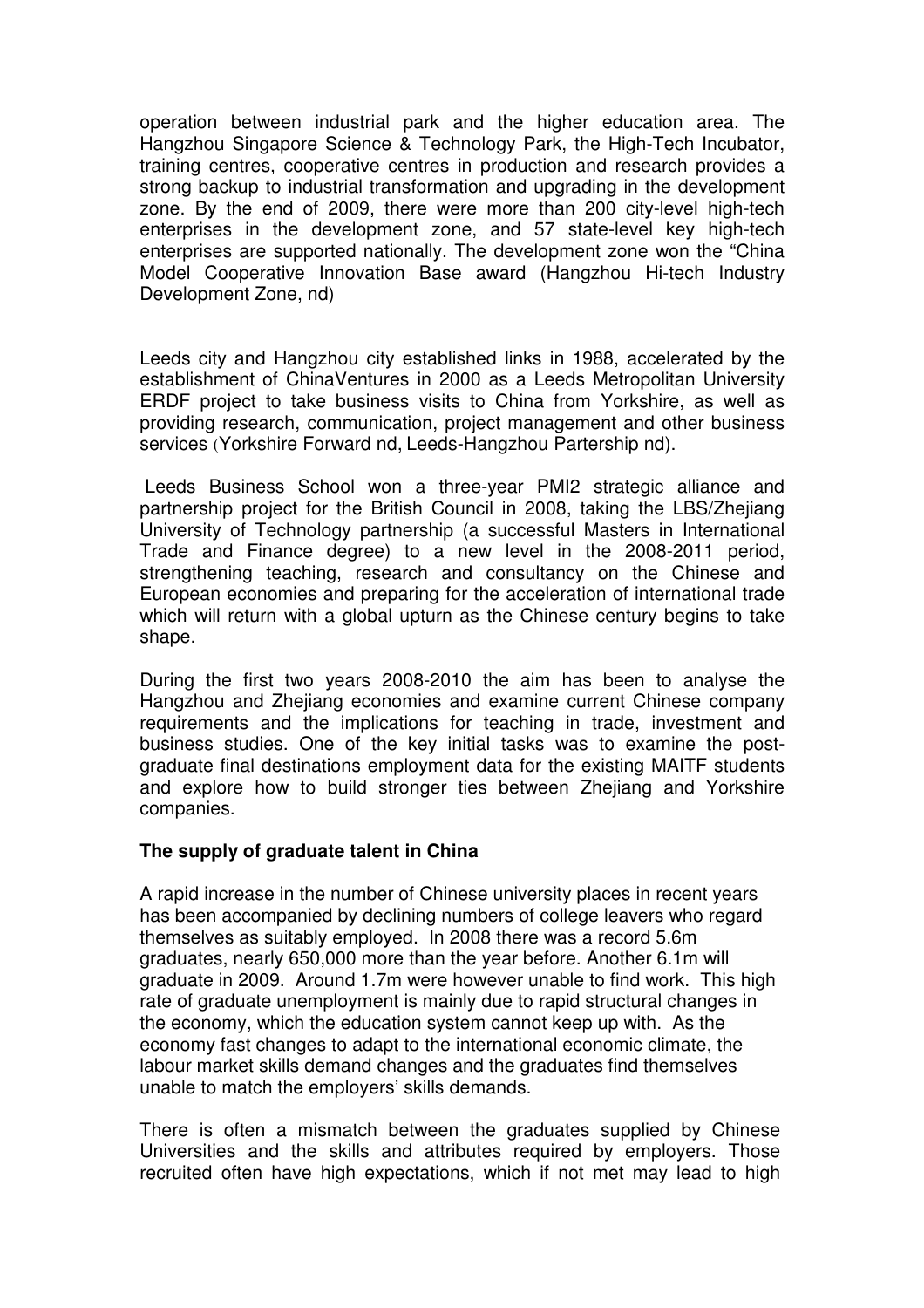turnover. China has tried to develop a national HRD policy, using a top-down, government-interventionist approach to move closer to developed nations between 2011 and 2020 and surpass them after 2050 (in terms of years of education and higher education attendance rate), but this has been supply, rather than demand, led (Yang et al 2004)

Velde (2009) explored the alignment of graduate outcomes with employer demand in a study of a vocational college in central Shanghai, identifying future trends by focusing on student, graduate, and employer and academic perspectives. Employers perceived positive attitudes and behaviours (cooperating, resolving conflicts, adaptability, responsibility, effective communication in English, and commitment to continuous learning) as extremely important characteristics in graduates, perhaps showing influences from both command and market systems. Employers had generally low expectations of the types of skills graduates would possess. The overall conclusion was that there was a widening gap between how MNCs and state/private Chinese enterprises used the education system.

Employability is a critical requirement both for organisations, including Chinese companies, competing in a changing global environment, and for individuals, such as graduates, seeking to make successful careers and to continuously acquire or create, in an entrepreneurial way, fulfilling work through the optimal use of their skills and competencies (Nauta et al 2009). Highly employable individuals can enable organisations to meet fluctuating global demands for goods and services by adopting new roles and acquiring new skills. Graduates and employees therefore need to develop an 'employability orientation' so that they are more open to self-development and adaptable to new work requirements to seek more 'boundaryless' careers that cross organisational, functional and national boundaries.

 Organisations, including universities, also need to stimulate employability by creating an 'employability culture' that supports graduates and employees in life-long learning and continuous professional development and encourages adaptability, flexibility, change and the search for new career and entrepreneurial opportunities. Enhancing employability includes developing employee self-efficacy (confidence in performing tasks), especially 'role breadth self-efficacy' and a high employability orientation to encourage individuals to be more open to learning and innovation and change, and engage in more development activities. In addition, employability is boosted by encouraging graduates and employees to reflect on their learning about career development strategies , their work and life experience, their degree subject content knowledge, understanding and skills (employability assets), their generic/ transferable skills (eg creativity, interpersonal, communication, and teamwork skills) and their emotional intelligence (Poole and Sewell 2007).

In addition, entrepreneurship has also been given emphasis in recent years, especially after China's accession to the WTO (Iles & Yolles 2006,) Strategic entrepreneurship, such as resourceful innovation, proactive change and adaptive capability, has been shown to positively affect firm performance, as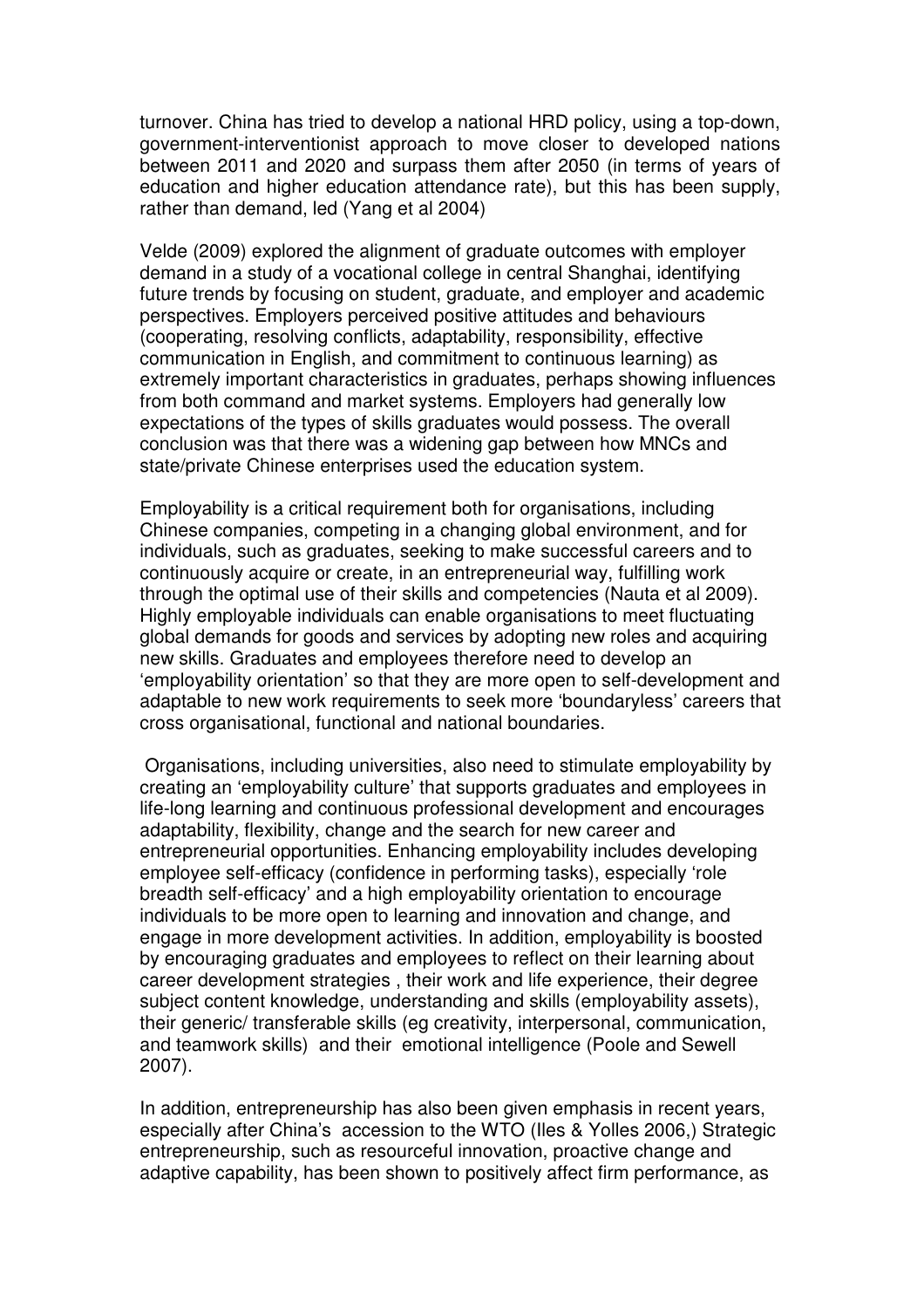well as performance management. However, this varied across regions, suggesting the value of adopting a regional approach; the relationship was stronger for firms located in the eastern region, such as in Zhejiang province (Wang and Wang 2008).

## **Talent Demand and TM in Hangzhou: Company case studies**

In order to assess the skill/talent needs of private companies in Hangzhou, we carried out interviews in eight companies in different sectors (shown in Table 1). We have been selecting case studies of companies who already interact with ZJUT College of Business. In each case, an interview was held with a senior manager by a researcher from Leeds Metropolitan University, accompanied by a translator from ZJUT (a PhD student or staff member). The topics covered were graduate recruitment and training, training and retention issues, talent management, skill needs, and the extent to which these were met by local university provision. Interviewees were also asked about any partnerships with ZJUT and any recommendations they might have for improving university-employer links.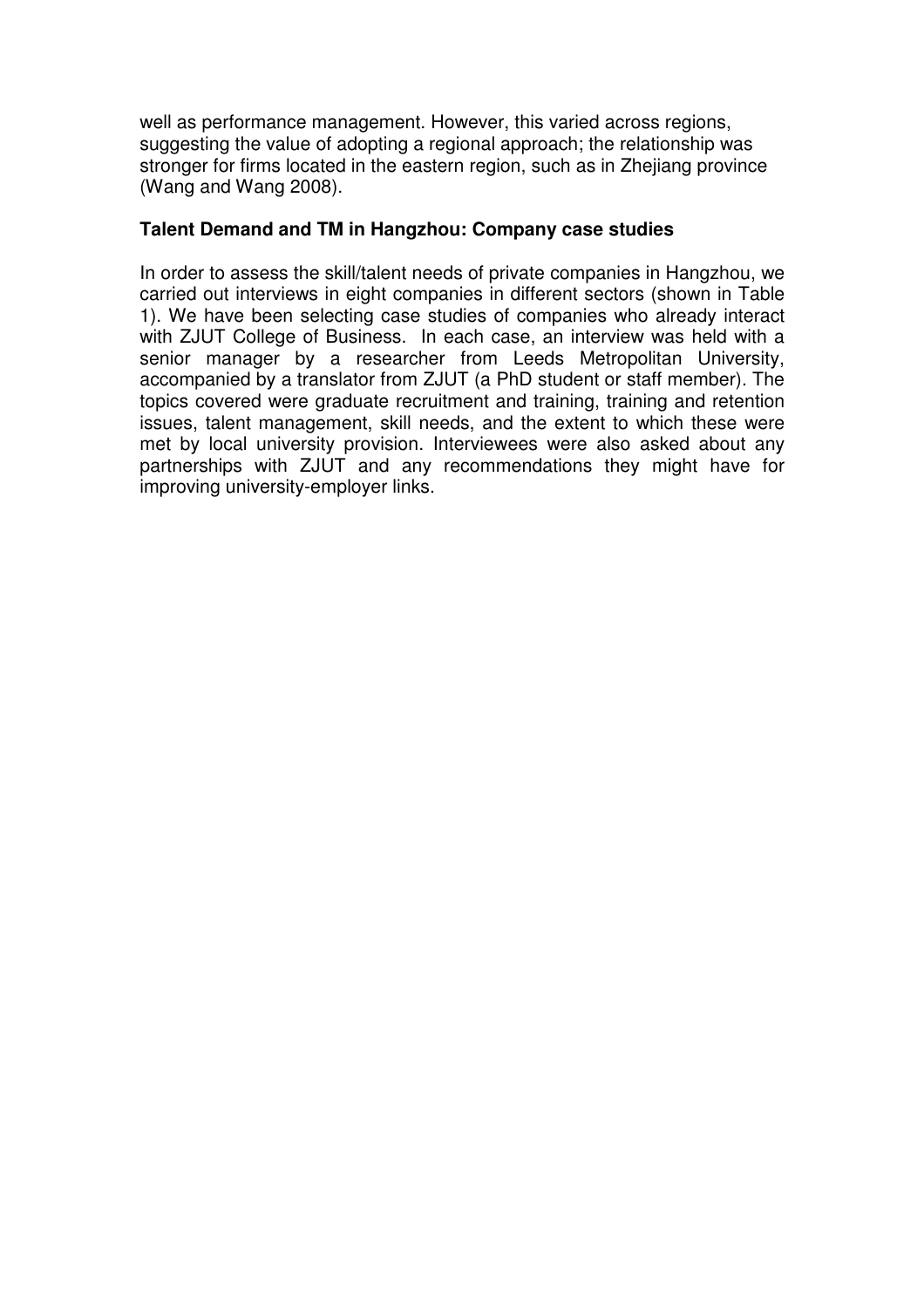# **Table 1: Company case studies**

| <b>Company/Sector</b> | <b>Name</b>              | <b>Main Business</b>                  | <b>Interviews</b> |
|-----------------------|--------------------------|---------------------------------------|-------------------|
|                       | Supcon                   | <b>Specialises</b><br>in<br>process   | 1 interview       |
| <b>Advanced</b>       | Group Co.                | automation, public works and          |                   |
| <b>Manufacturing</b>  | Ltd                      | equipment automation.                 |                   |
| <b>Sector</b>         |                          |                                       |                   |
| B<br><b>Advanced</b>  | Zhejiang<br>Hongyi Group | Main<br>οf<br>the<br>products         | 1 interview       |
| Manufacturing         | Co. Ltd,                 | fabric<br>basic<br>company:           |                   |
| <b>Sector</b>         | Xiaoshan                 | materials;<br>customers<br>are        |                   |
|                       | Hangzhou                 | exporting factories.                  |                   |
| C<br><b>Financial</b> | <b>CITIC Bank</b>        | HQ<br>State-owned<br>Bank,            | 1 interview       |
|                       |                          | <b>Beijing</b>                        |                   |
| <b>Sector</b>         |                          |                                       |                   |
| D                     | Xizi Group,              | 1997:<br>Established<br>elevator      | 1 interview       |
| <b>Environmental</b>  | Xizi United              | company Otis Ju.<br>2002 it           |                   |
| <b>Industries</b>     | Holding                  | acquired<br>Hangzhou<br><b>Boiler</b> |                   |
|                       | Corporation              | Group                                 |                   |
|                       |                          | 2006 property development             |                   |
|                       |                          | Hangzhou shopping mall.               |                   |
| E                     | Zhejiang                 |                                       | 1 interview       |
| <b>Service</b>        | <b>Textiles Import</b>   | Branch of Zhejiang Textiles           |                   |
| <b>Sector</b>         | and Export               | I/E Group Corp. Zhejiang.             |                   |
|                       | Group Co Ltd,            | Hangzhou, it<br>Located<br>in         |                   |
|                       | Zhejiang                 | specializes<br>functional<br>in       |                   |
|                       | Yuyang<br>International  | fabrics.                              |                   |
|                       | Trading Co               |                                       |                   |
|                       | Ltd, Hangzhou            |                                       |                   |
| $\overline{F}$        | Shinyway                 | Largest educational agency            | 1 interview       |
| <b>Service</b>        | Overseas                 | with the longest history in           |                   |
| <b>Sector</b>         | Studies:<br>Kaplin       | China. It takes "provide a            |                   |
|                       | Shinyway                 | school" and<br>"whole-<br>good        |                   |
|                       | Pathway                  | course service" as its criteria,      |                   |
|                       | College                  | and has helped more than              |                   |
|                       | Zhejiang                 | 15000 students<br>to study            |                   |
|                       |                          | abroad during the past 11             |                   |
|                       |                          | years.                                |                   |
|                       |                          |                                       |                   |
| G                     | Yuyang<br>Intellectual   | Specializing<br>in<br>being<br>a      | 1 interview       |
| <b>Service</b>        | Property                 | professional agency engaged           |                   |
| <b>Sector</b>         | Agency Co. Ltd           | in all aspects of legal affairs       |                   |
|                       |                          | intellectual<br>relating<br>to        |                   |
|                       |                          | property.                             |                   |
| H<br><b>Service</b>   | Zhejiang<br>Asuka Home   | Established<br>1997<br>in<br>in.      | 1 interview       |
|                       | Textiles Co.             | Hangzhou specialising in the          |                   |
| <b>Sector</b>         | Ltd                      | manufacturing, selling<br>and         |                   |
|                       |                          | trading of home textiles and          |                   |
|                       |                          | down products.                        |                   |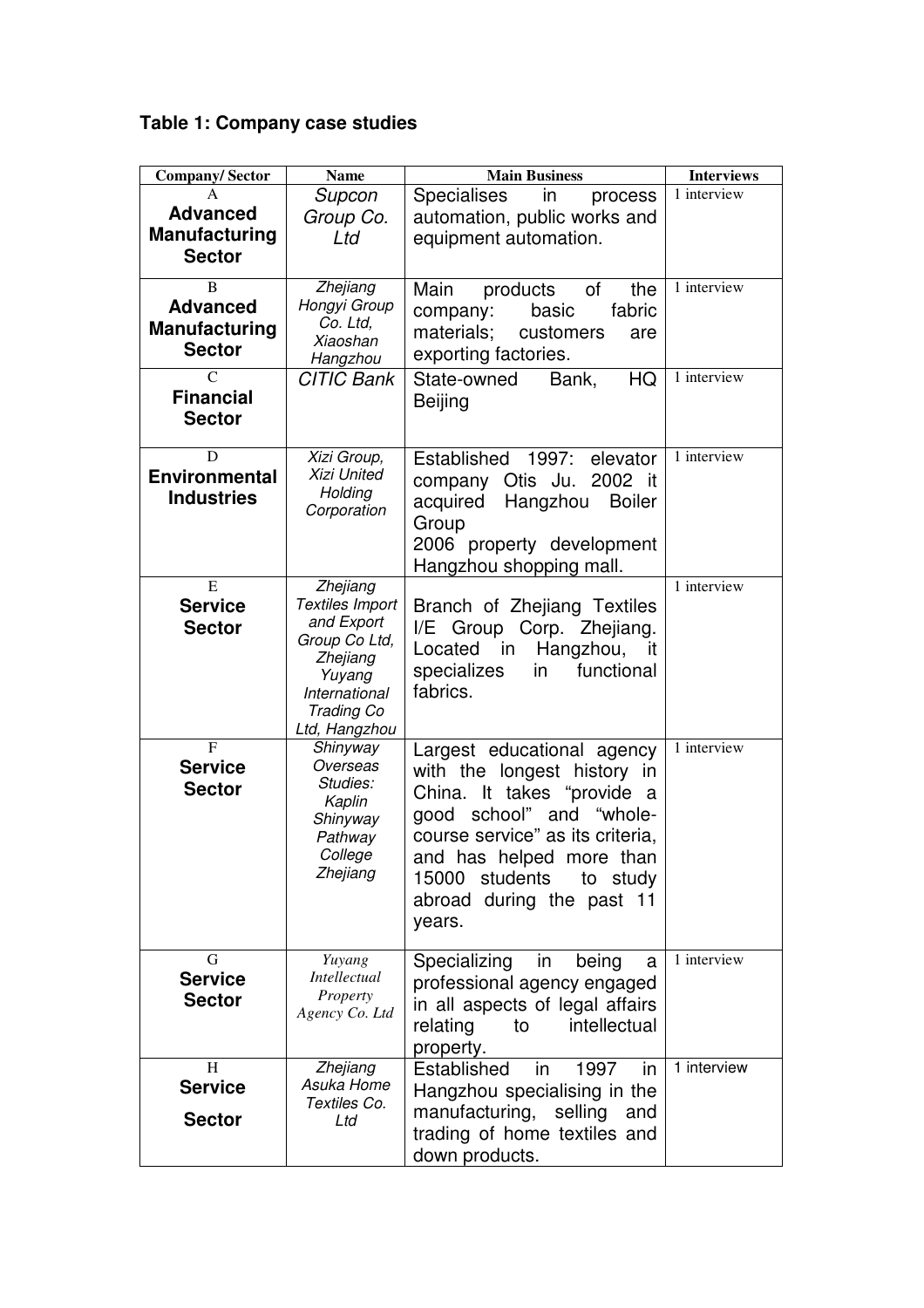For most companies, graduates were an important source of knowledge and talent. For example, company **C** recruited at the primary level mainly undergraduates in Finance related subjects, with training in house. With over 20 banks now in the country, new skills can also be obtained from recruitment from other competitors. Management staff may be recruited from other banks, but it also recruits Masters students, including ZJUT MAITF students, recruited mainly through Beijing. These could have certification in a variety of subjects, and then receive bank -based training. Chinese banks are still very oriented around savings and borrowings, and risk averse, so training, other than to 'do the job', is not that much of a priority. It identified its training requirements at three different levels: Primary (tellers), Management and High level (directors). All types of training, including Continuous Professional Development or CPD, e.g. risk management, are provided by Headquarters in Beijing. The bank is currently evaluating what and how much training is needed for its future requirements. Currently much of the training is conducted in house because of a lack of evaluation systems of future skills needs, making training ad hoc, only brought in when performance needs to be improved. C felt that local Universities provided the basic undergraduate skills and knowledge they required, but that this did not meet all their needs as training in specific skills e.g. primary level telling skills, are not addressed. They would prefer to turn to Universities to meet their needs at the primary level, but they feel that these skills are better obtained at present by the Internet or by reading books. C does not sponsor students at UG and PG level, but it does sponsor primary and secondary schools, in line with Provincial Government policy, because it emphasises educational basics. TM is not really addressed, at management level, managers are merely moved around to get different types of experience.

Looking forward, the banking sector is still not completely deregulated and foreign bank completion is relatively small; this almost encourages a reactive approach to training and a tendency to accept the status quo. But deregulation may come, and there has been a rapid increase in the number of banks over the last 10 years. This makes C feel that it will require new skills, especially Marketing, Advertising, Product Development and Promotion. If it has a training problem or need, it currently turns to HQ, not the University; University 'consultants' are seen as providing more 'theoretical' than 'practical' Marketing skills, making the bank look outside the local and country university system overseas for expertise (such as inviting authors of recognised Marketing texts). C would be interested in working with the local, national and maybe other universities outside, to provide certification and CPD to meet its current and future training needs.

In general, company surveys revealed a strong need for people who can operate in the complex international economy, requiring high levels of abstraction, cultural and business culture awareness, and communication skills. The lack of talented managers in China is a major operational problem for foreign companies operating in China, whilst for Chinese companies it is a barrier to their global expansion. For example, **Company A**, founded in 1993 as an outgrowth of research at ZJUT undertakes management training with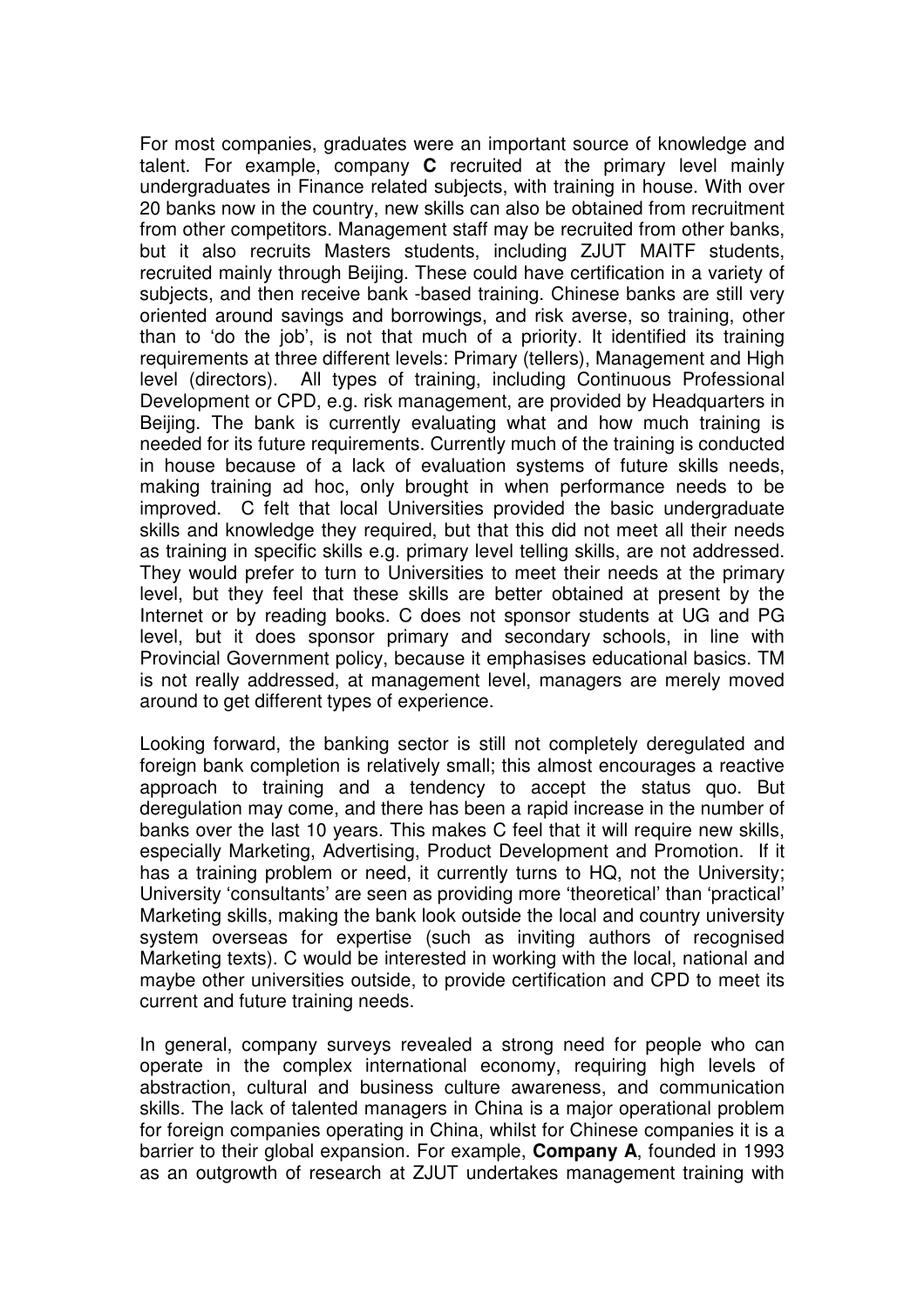Zhejiang Business School and University. It sees its major tasks as being developing its marketing and brand, developing into a global company and developing its mission and business strategy so that it can compete with ABB and SEIMENS for example on the global stage.

Similar internationalisation challenges apply to **Company H.** Its brand name Asuka is one of the leading home textiles companies of China, and it has 200 in-store shops all over China. Its major exports markets are Japan and Russia, though up to 70% of sales are domestic. H is focussing on developing its marketing and sales channels and its Brand; ts main issues are developing design capability and TM. It has developed links with the Shanghai Textile University and has joint ventures with Zhejiang University Art College but its links with Universities are not strong. The company has a strong interest in developing a capability to enter European markets, in particular UK, Germany and France, but is still at the exploration stage in terms of information gathering.

Similar issues confront **Company D.** However, this company has taken more proactive steps in TM.. It employs 7000 people in Zhejiang Province; it is a fast growing large enterprise and is in the top 50 most competitive Chinese private enterprises. The company has both a Research Institute- Xizi research institute- involved in aerospace, solar and wind technologies as well as the core technologies of boilers and elevators, and the Xizi United University which is the centre of its skills and TM strategy, promoting "open study, open communication". It uses Xizi University for front line management and apprenticeship training and middle management training. Its own skill needs are language skills, analysis and decision making skills and the ability to cope with growth. Senior management are encouraged to do training, but this is not consistent.

The company is expanding is Southeast Asia-Vietnam, India, Thailand and Indonesia and therefore needs to be able to tap into a talent pool responsive to the legal and cultural issues; itsells its products in the US, Japan, Thailand, India and Brazil.

In general, survey companies perceived an imbalance between the supply and demand of skills and talent in the Hangzhou economy, with an ongoing mismatch between the supply of graduates in the labour market and the type of candidate who would interest local, regional and, especially, multinational companies. For example, Xizi did not see Hangzhou Universities as being well equipped to deal with industry needs, and nor did **Company E**. How to find real talent in graduates, and how to persuade them to stay, is a real challenge for H; the current downturn has significantly affected employment prospects and training budgets. Employees need an understanding of international trade theories and how to find emerging clients and markets, as well as new customers, commodity markets and service supply. Communicating with clients is also important, whilst understanding foreign languages, the fabric/ textile industry, the production process and foreign exchange are all necessary.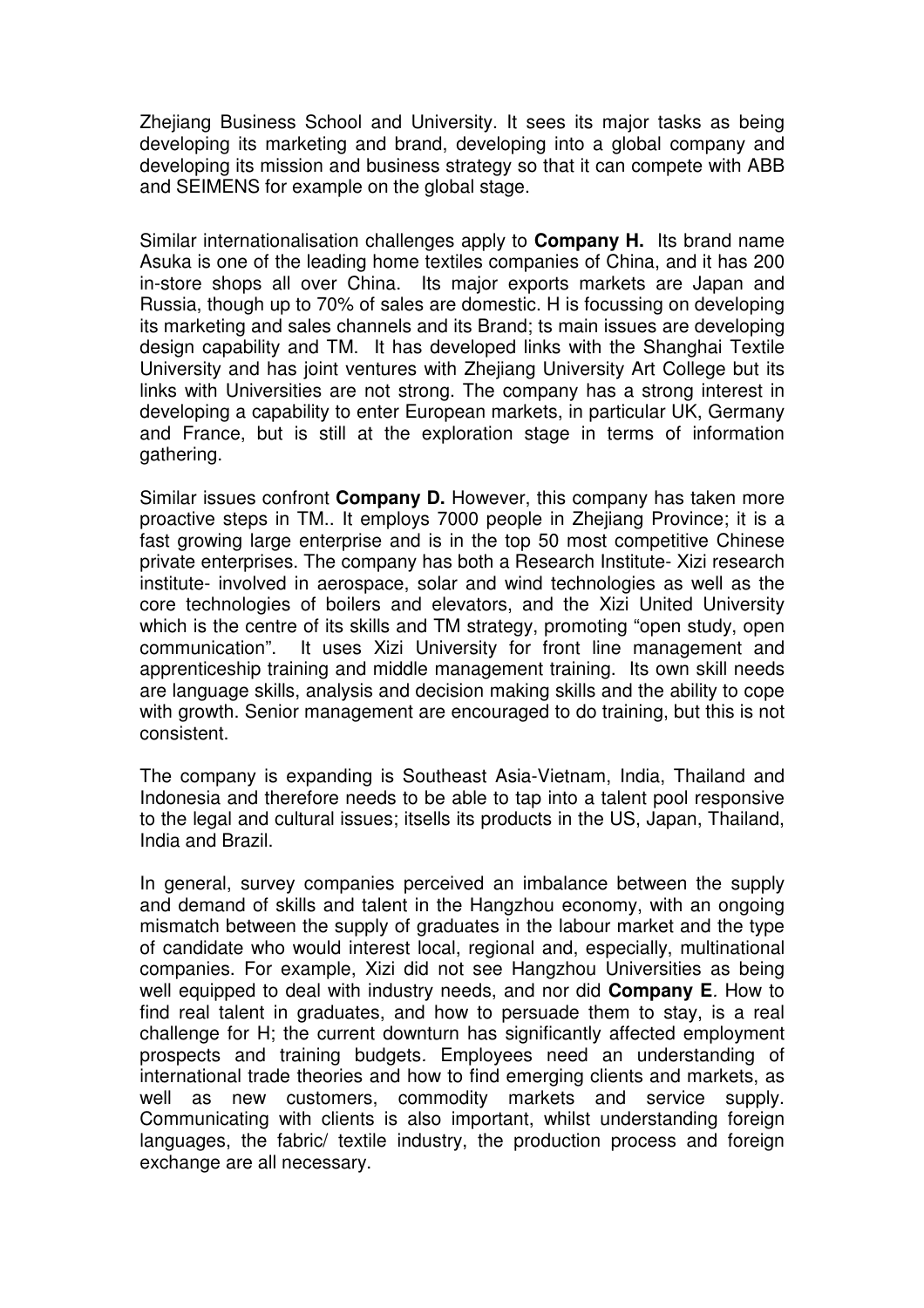Several years ago H recruited graduates from across China, but now it mainly recruits local graduates from local universities, including MA ITF. 90% of recruits are graduates, but turnover is high; 30% leave after one year, either for reasons of promotion or because they do not suit the work. They have employed foreign-educated graduates, but see no obvious difference in their work; both types of graduates need more practical work experience and training. Graduates need language and communication skills, especially English, and familiarity with textiles and skills in relating to customers; legal and financial skills are also necessary.

The group arranges a training plan for new recruits; for the first week, training is focussed on company policies, commodities, and trade practices. As well as class lessons, trainees do some practical work in other factories. The company encourages people to take courses, such as MBAs. If the company arranges the course, it will pay, but not if the individual arranges it, though it will part-fund if the student gains honours.

Over 10 years ago, the company began to attract people from other industries, including professors, but supply was greater than demand. Excellent, talented employees are encouraged to stay, and receive performance-related pay as well as their salary. The company tries to make new recruits fell that they are part of the team.

Most employees come from ZJUT, but there is no established formal relationship; however, the company wishes to develop its relationships with ZJUT and other universities. When students graduate, it seeks opportunities to give information to them on the company, and introduce them to classmates. There is a need to effectively bridge the company/university gap, perhaps through greater use of work experience, part-time jobs, and better communication with the enterprises.

**Company F** also faces skills challenges as it continues to grow globally; it was one of the first overseas studies agencies accredited by the Ministry of Education of China, has helped more than 15000 students realize their dreams to study abroad during the past 11 years. Their country choices are USA, UK and Australia, and other countries: Netherlands and Ireland in Europe, and Japan and Singapore in Asia. The aim of the company is "care about every step of students' growth".

The company has more than 200 employees in Zhejiang and 456 in China. It needs employees with very good English, excellent communication skills, and positive attitudes to work and challenge; different skills were needed for different jobs and levels, especially professional skills. The company has faced major economic challenges as it was fast-developing. Employees needed to know how markets worked and how to design and organise; international experience was an advantage. Its skill needs are not satisfied by the city's education provision. Most employees were educated overseas, returning to China, and they had several advantages: a relevant educational background, and a more active, confident, courageous, and ingenious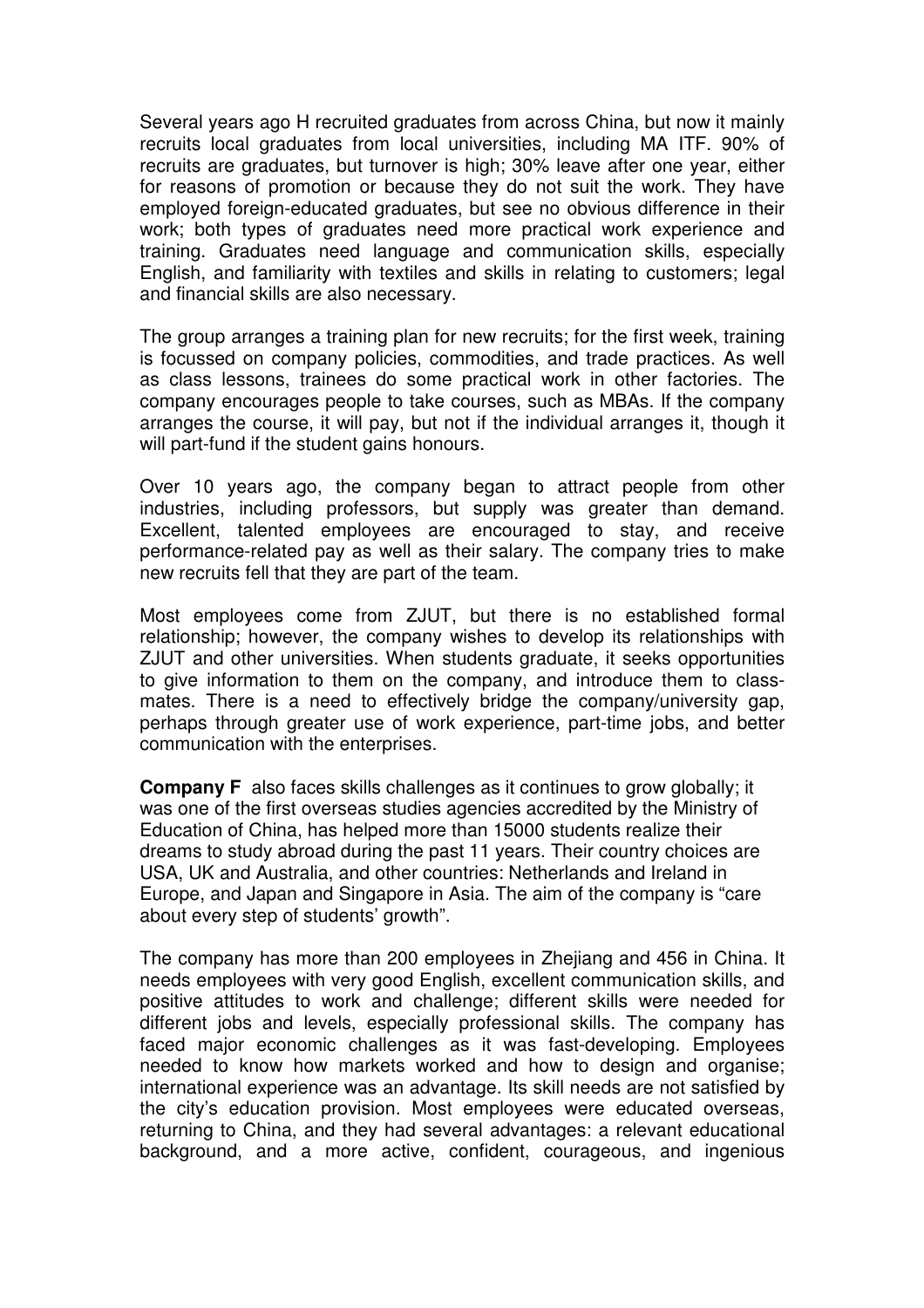character than local graduates. They entered at a low level, but might go into higher levels if they had previous work experience.

Each department reported to the HR department their skill needs and the kinds of people needed. They used in-house recruitment, the internet, and broadcasting media; at managerial levels they used search consultancies. They may recruit 10-20 graduates in Zhejiang ; this year they recruited 50 in China. Training was in skills, company culture, career planning and creating a professional development plan. Leaders trained employees in company culture, whilst experts trained people in professional skills. These were designed in-house by the HR department. They funded higher degrees, and encouraged employees to take higher qualifications with financial assistance.

Performance was reviewed in terms of salary and bonus, depending on many factors related to work effectiveness and social contribution, and was assessed by client satisfaction. Normal turnover was 5%; at management levels there were talent shortages as managers needed to know about both education and management, and this balance was difficult to find. Recommendations from existing employees were the usual recruitment channels used. They wanted students with broader international insight and a positive attitude, sales and marketing skills, and English. Graduates were however often too demanding.

In a similar services sector, and with similar skills/talent challenges, **Company G** has developed rapidly, and now provides a comprehensive IP service. It has 60 employees, and some have moved to new offices; it had recruited 10 in the last 2 months. The major challenges faced by the company were recruiting international human resources; it dealt with international IP and was a global business, working in the EU, USA, E. Asia. Its main business partners are from the UK, (it has a local partner in Leeds), USA, Japan, Korea, Germany, France, Hong Kong, Taiwan, and Macao.

Locally-educated recruits were not seen as useful, as employees needed language skills (not just English but also French & German) as well as legal skills, especially in international law and trademarks. Most graduates came in at a low level, requiring training. It was hard to find experienced IP attorneys, and they usually recruited new graduates, from many different universities, but not usually from Hangzhou as these were often very demanding in terms of salaries, and their skills and professional knowledge were lacking. They used employer recommendations and HR consultancies. There was less need for finance or marketing skills for legal staff, but there was for business staff. There was a need for people/ communication skills. The company did not have an HR department at present, but proposed to set up one up in the coming year. It sees a need for CPD provision and training relating to every aspect of work, especially about IP. Its personal development department of volunteers organizes many activities (how to dress, how to communicate, how to make presentations) as this was lacking in Chinese education. The company often invites some experts to give management training for department heads, and managers or leaders can also take part in courses in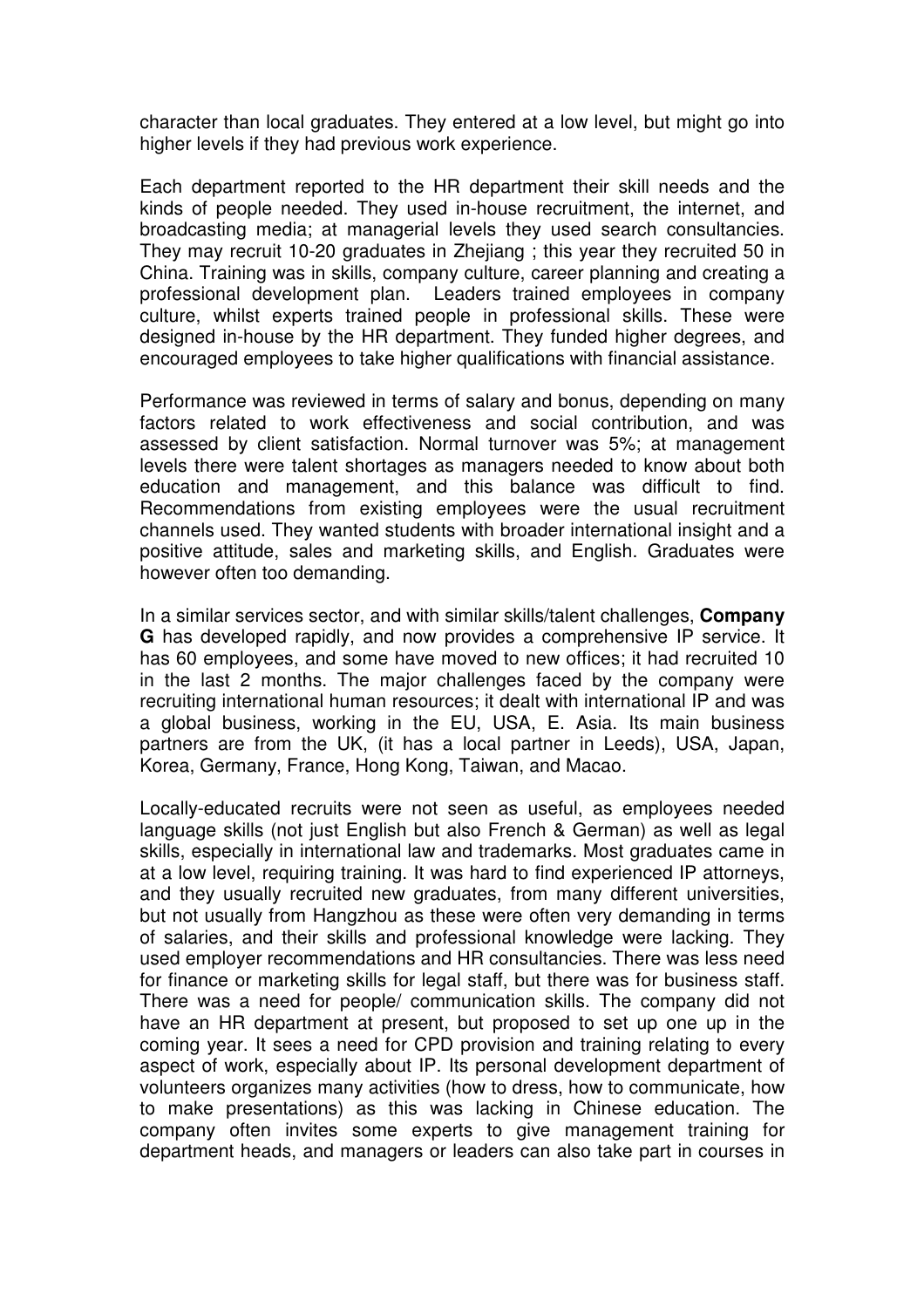Hangzhou, such as MBA modules in conjunction with Zhejiang University (whose teachers are sometimes invited in).

Staff development was mainly through job rotation and coaching; conferences were used but not training courses. G had links to the international dept at ZJUT, with the intention of offering internships, but ZJUT had not responded positively. There was a Hangzhou overseas returnees club. In the future the company would need more western educated employees as it grew and increased is market share. CPD was needed, especially in the areas of professional skills; international business partners came to teach one day courses, but not often.

It mainly recruited graduates, not usually local, from different colleges and universities in Hangzhou, sometimes from job fairs or through recommendations by employees' friends, and trained them in-house, as they often did not have professional work experience. The training often takes two weeks to one month. Most employees have bachelors' degrees; a few have Masters' degrees.

With growing internationalization, it will employ some western- educated graduates, however, they may ask for more money. When employees achieve their department objectives, they receive a salary. If they have shown excellent performance, they can also receive a bonus. If they are loyal to the company and have worked for five years in it, they may get extra rewards called housing funds.

Similar issues arise with **Company B,** established in 1994 but now among the top 500 companies in China. 4700 workers are employed at the headquarters in Xiao Shan; along with the company in Shanghai and the factory in Ningbo, 5700 workers are employed in the whole group. Because the main products are basic fabric materials, its customers are exporting factories. With the international economic crisis, exports have decreased, reducing group sales. The group's fabric material price fluctuates, as its basic material comes from oil, and the oil price varies at different times. The group must therefore solve problems of stock and storage; if material is kept too long, it loses money.

Recruitment is carried out using many methods; going into schools, using the internet, and newspaper advertisements. For high-level workers, it uses internet search, as well as poaching from competitors. B has specific problems in recruiting technicians, as skills shortages exist in some professional specialisms. These employees are usually recruited from competitors. B tended to retain talented workers through high salaries, and encourage younger workers to buy homes with low-interest loans, as it is hard to buy a home. They try to provide career development and professional development opportunities, and train talented people for future opportunities. Before 2003, most senior management came from within the company, using internal labour markets; after 2003, except for the Chairman and General Manager, most were recruited from the external labour market. Of middle managers, 40% have been recruited from outside the company. Before 2003, quality was lower, and the factory was labour-intensive; now, especially in the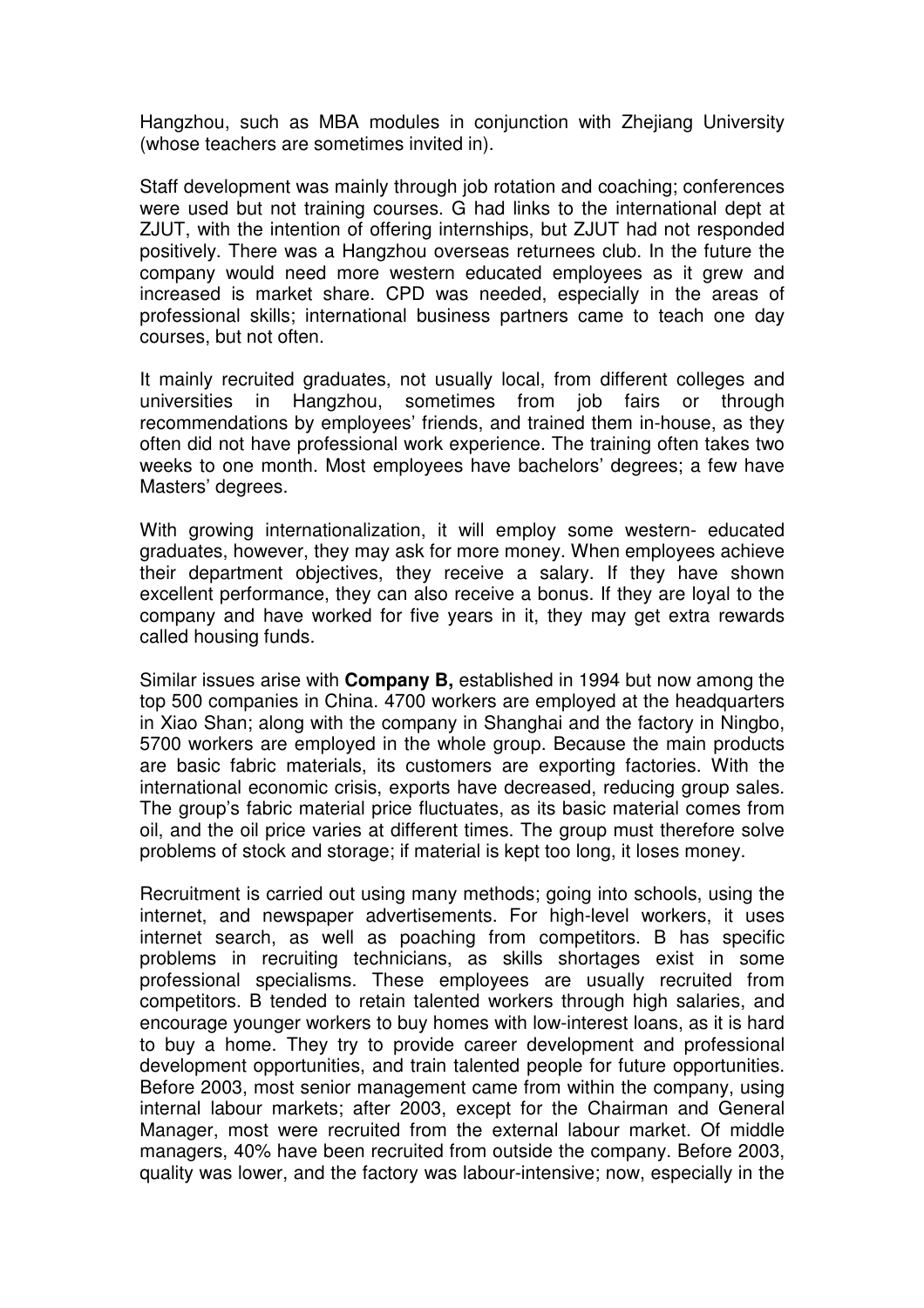Ningbo factory, the supply of existing workers is insufficient to meet demand for talent.

The skill needs of B are related to its overall business strategy; it wants to develop as a technology and capital-intensive company, away from being a low-skilled, labour-intensive one. It now employs fewer workers; its Ningbo factory employs higher-skilled labour. It is paying more attention to higherlevel skills; it needs chemical engineering and mechanical engineering talents, as well as finance and investment skills.

The company is not satisfied with educational provision as many students straight from university are not suited to the working environment. Workers in labour-intensive departments are trained over several months; after training they can operate the machinery and equipment. For graduates, education at university only helps them to acquire knowledge, not the ability to work. This is acquired through the work position; for high-level positions, employees need to be trained for up to one year. The Ningbo factory in particular requires high-level talents, often recruited from the wider petrochemical industry. The Group is now in a position to train people itself.

Most workers are from high school; in Ningbo, administrators are graduates, and some workers in the research department need to be post-graduates. Western educated graduates have no obvious advantages except in terms of communication with foreigners. They do not specifically hire them, though they did recently hire a Hong Kong graduate who had worked for BP. Two employees in the trade department had recently returned from the UK

B thinks graduates need instruction to become fully-fledged workers, as in university they do not learn how to do things, the meaning of work, and work goals. CPD provision is necessary to enhance work effectiveness and quality. New workers have a pre-work briefing to change their status from student to worker; work leaders are responsible for helping workers find answers to problems, enhance quality and help promote the ability of workers and the right attitudes. For the excellent 20%, B will offer opportunities to develop skills for future higher-level positions through a training plan. Training is carried out externally and internally; Japanese technicians have been used to introduce the latest techniques and trends to technicians. The group will also invite professors from Peking, Tsinghua and Zhejiang universities to help spread new management principles, and will invite experts in technology to teach the latest technology.

#### **Summary**

The basic messages from the interviews are that local Universities provide good UG 'feedstock' at the Primary level, but that companies have to provide the practical training required to do the job. At Management and Higher levels, any Masters degree may suffice (mainly business or related subjects) and training is provided in house or by 'on the job' training. At Management and Higher levels, recruiting from competitors seems a good way of providing for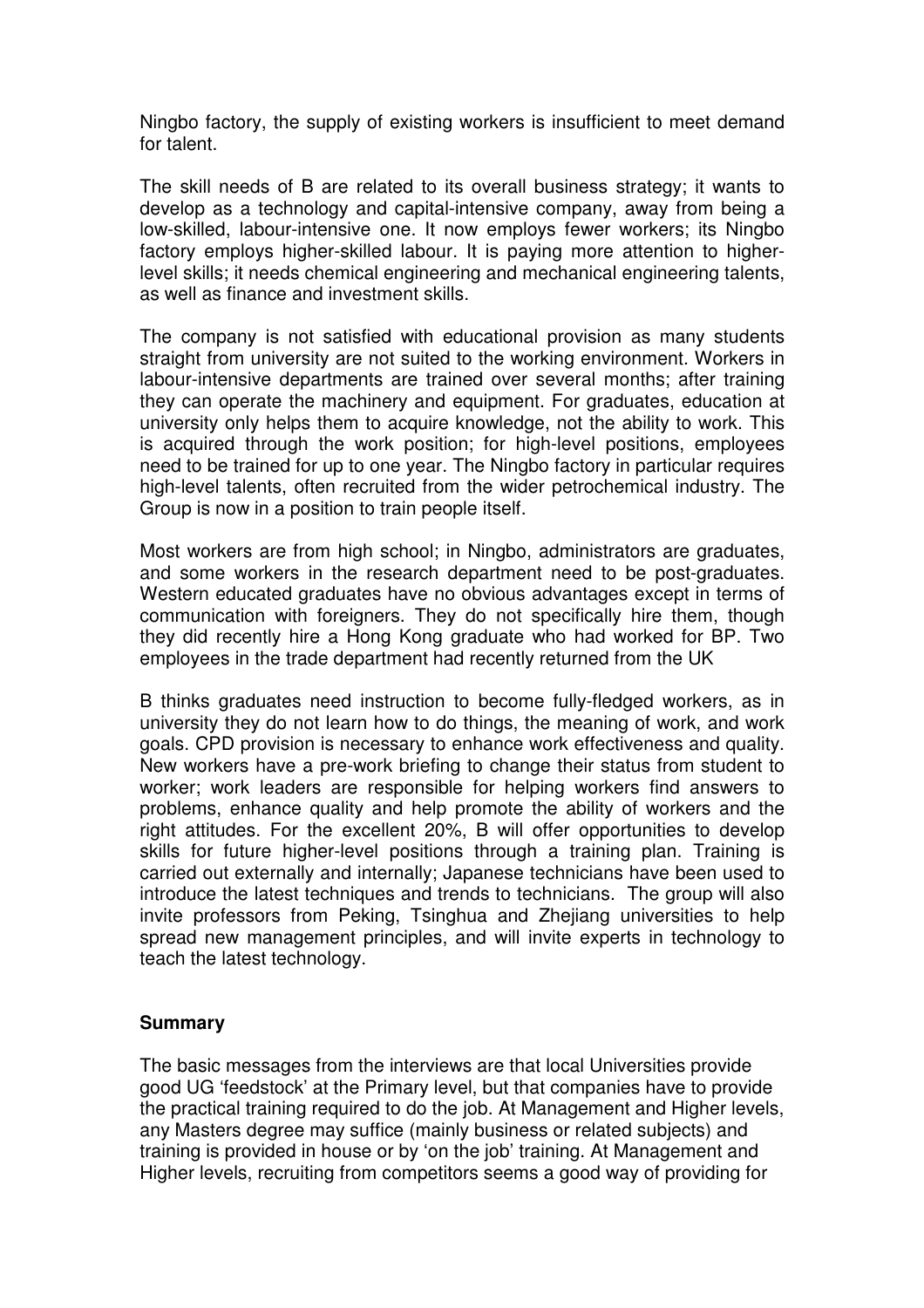skills shortages. Talent shortage is an issue; for many companies, graduates lack the skills need for international expansion (language and communication skills, teamwork, interpersonal and presentation skills, a positive attitude, knowledge of global business trends and markets). Turnover was also quite high, given the dynamic and buoyant local labour market. Current training provision is currently rather ad hoc; for many current and certainly for future skills needs, local providers are inadequate to meet company needs. A partnership approach between institutions of higher learning and the economy is needed,whereby companies build relationships with universities to improve the teaching and curricula by adapting the latter to the needs and direction of the business environment.

#### **Survey of Talent Supply: assessments of enhanced employability by MA ITF alumni.**

In February 2009 Leeds Business School conducted surveys of the jointly delivered MAITF graduate destinations and the skill needs of Hangzhou companies. Figure 1lists of the respondents and which companies they were working in at the time of the survey

# **Figure 1: LEEDS BUSINESS SCHOOL ALUMNI SURVEY, Hangzhou**

# **FEBRUARY 2009**

## **Where are they employed? ZJUT Graduates from Leeds Met 2004-2008**

- $\bullet$  A. Ali Baba (2);
- B. ZJUT
- C. RMTC
- D. Huaxin P&T Consulting and Designing Institute Co. Ltd
- E. Hangzhou Moto/Eastcom
- F. Evergrowing Bank
- G. Zhejiang University of Science and Technology
- H.Zhejiang Retrix Co. Ltd
- I. Shuren University Zheijang
- J. Construction company (unnamed)
- K. INHD Automotive Spare Parts Co. Ltd
- L. Insurance evaluation company
- M. Consulting company (unnamed)
- N Wen Zhou Jun Feng Yu 118 Hospital (state hospital)
- O. Bank of China
- P.Hangzhou Commercial and Industrial Bureau
- Q.Highway Department Bureau
- R. Zhejiang Textiles Import Group Co. Ltd
- S.Government Investment Attraction body
- T.Strategic Systems Solutions
- U.ZhejiangTechnology Institute of Economics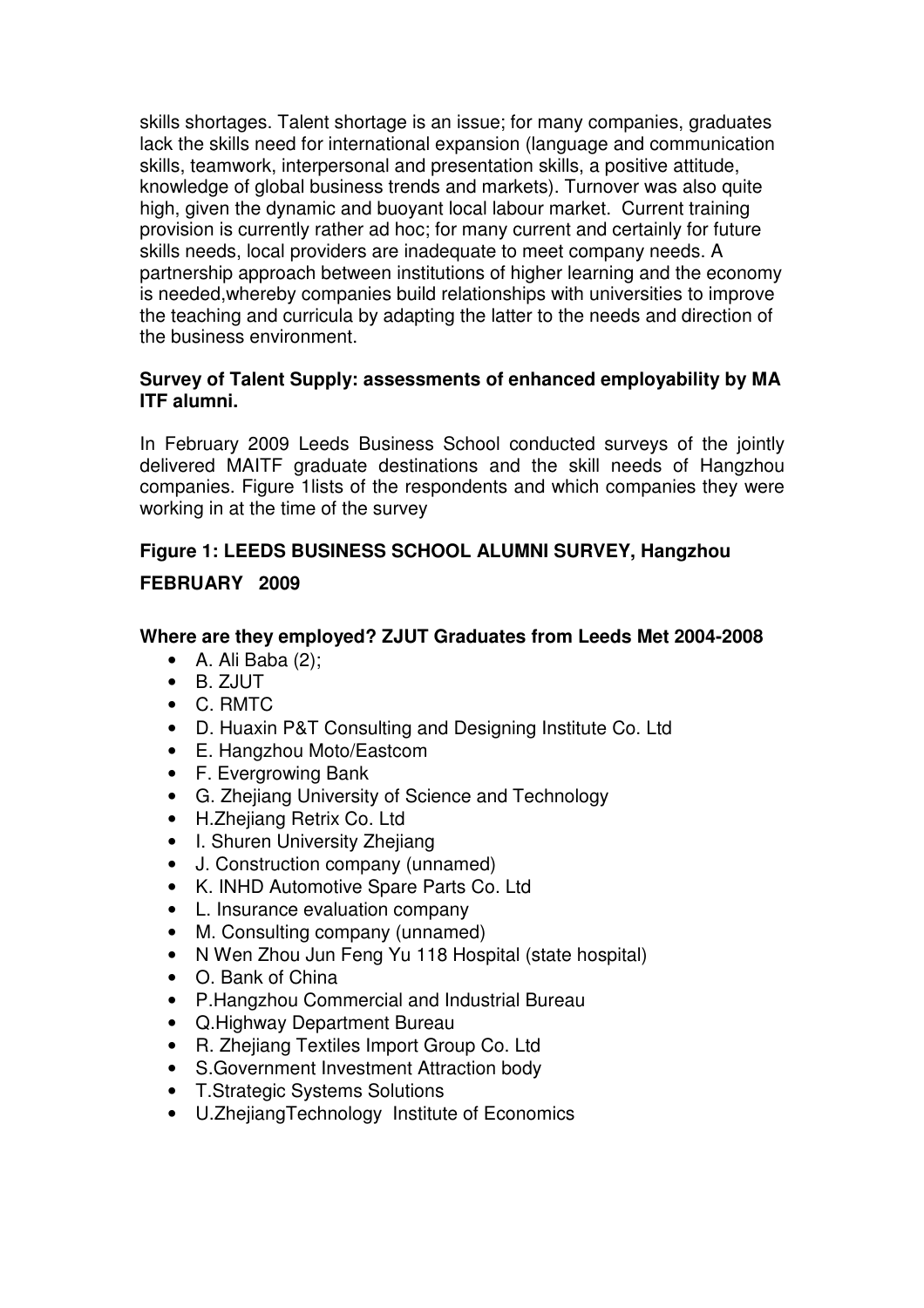Most respondents were satisfied that the skills they acquired during the course (especially communication skills, stronger negotiation ability, a global overview and deeper understanding of international business) helped them enter the job market. The graduates were confident about their future career prospects, as the course had helped make their career objectives clearer and familiarised them with a career in international trade through the cross-cultural learning and experience. For some, the benefit was primarily in it being a Masters' degree; for others, it had improved their English; for others, it was the subject matter in trade, finance, and economics; for others, it was an enhanced international perspective. Respondents were also positive about the role of the MAITF in helping enhance their future career development and employability.

For example, an Asian Channel sales manager (**A**) claimed that the course was 'Really helpful. I have so much to say. Thank-you for the joint course between Leeds Met and ZJUT… I was interviewed by our VP. He was very interested in my stay in Leeds Met; I think that's why he chose me from these candidates. Thank you'. This point was echoed by a Buyer with **E** who said:' It opened a new door for my career- I got my present job with the MA degree…The MA program gave us a global vision'. An HR manager/consultant **(J)** was equally positive: 'The course helped me a lot, particularly in job skills and global vision… I think accounting is useful in my job. I will consider capital control and effective spending', whilst a Bank clerk with **F** claimed 'It has helped me. My job is in the area of economics so the knowledge given by my MAITF course has given me a lot of help…however, for career development: 'It is just a little help'. A Teacher in **G** claimed:' It has been a help for me. Just like when I wanted to get a job in HSBC, they thought I had enough language ability', though for career development, again 'It is just a little'. A Senior Merchandiser, **H** was more positive**:** 'The courses helped me to understand the meaning of international trade and how to communicate with overseas clients…Very useful. Firstly, it made our career objectives more clear; secondly, stronger negotiation ability than other partners; finally, easier familiarity with a career in international trade', and a Teacher at **I** claimed 'The Masters' degree helped me to get my job in the university….It is useful because I'm now teaching Business English and International Trade courses'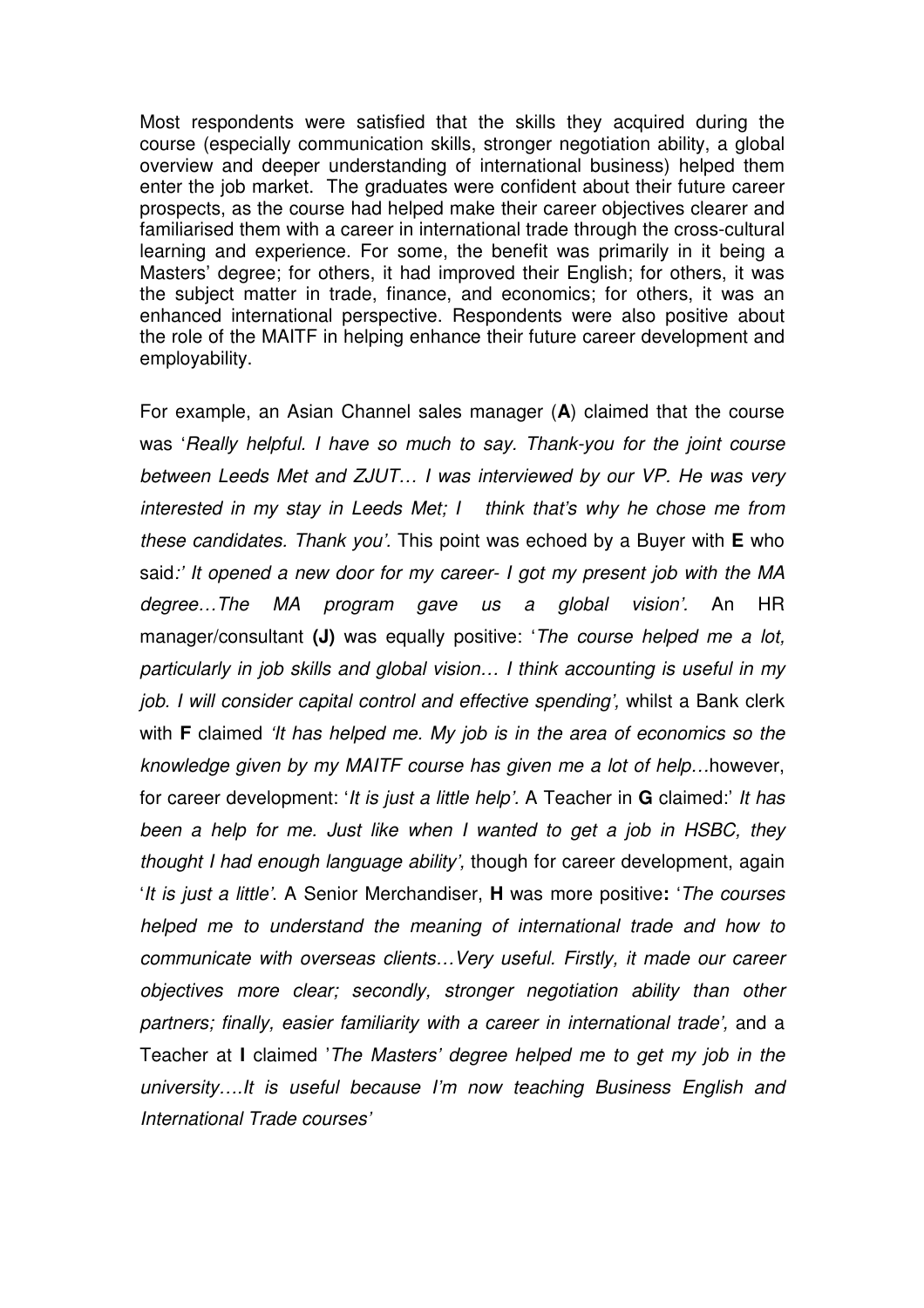An employee **(J)** also claimed:' It helped me very much, because my job needs an understanding of marketing, which was a subject we learned on the MA ITF', though for career development, again 'Just so- so '. A Sales/trade employee **(K)** confirmed: '*It improved my English... very much'*, a point echoed by a respondent (no company given) who said 'Yes, it improves my English'.

An Insurance evaluation employee **(L)** pointed out: 'My job needs an analysis of the current economic situation; the international economics course helped me.....I think it is very useful', whilst a Consultant in a consulting company said: 'Of course, I always talk with managers who have Master's degrees, so this MAITF course is very useful'.

A medical assistant in **N** also argued: 'Yes of course, it is helping me to develop my career, its very special for my future career…It's easy to do my job, to be a professional white-collar employee'. For O, 'it is very important for me in finding a job', whilst a Sales Manager in **R** confirmed: 'Yes because the course is based on international trade, it helps me in my job. A Manager in **S**  also claimed: 'Yes of course. It is very helpful in my employment, it improves my career…My job involves always speaking English. It is very useful to do my job'. A Lecturer in **U** confirmed: 'Yes, this course helped me to get the lecturer title directly in Zhejiang Technology Institute of Economics' However, 'The MA ITF is still not enough; a PhD will be much more useful and I hope to get into a similar program'

## **Conclusions and implications for policy and research**

Most companies in our survey complained that graduates needed more training, as at university they do not develop the skills needed in the work place, appreciate the meaning of work, or develop work ethics. The lack of functional skills in graduates is a general problem, as talent needs might be different. Managers in China need to know how to simplify or tailor production, find low-capital solutions, manage alliances and government relationships and display cultural openness to become more global players. As the system is increasingly deregulated and companies strive to internationalise, new skills, especially in marketing, advertising, product development and promotion are needed. However, universities at present are seen as less equipped to meet future marketing skills needs and to some extent, their present practical skills needs, being too theoretically oriented.

Hangzhou and China at large, present the dual challenge of aggressive business-building goals and an insufficient pool of talent to achieve them. Most companies use major initiatives as a chance to develop new leaders from within and to bring experienced leaders recruited from the outside up to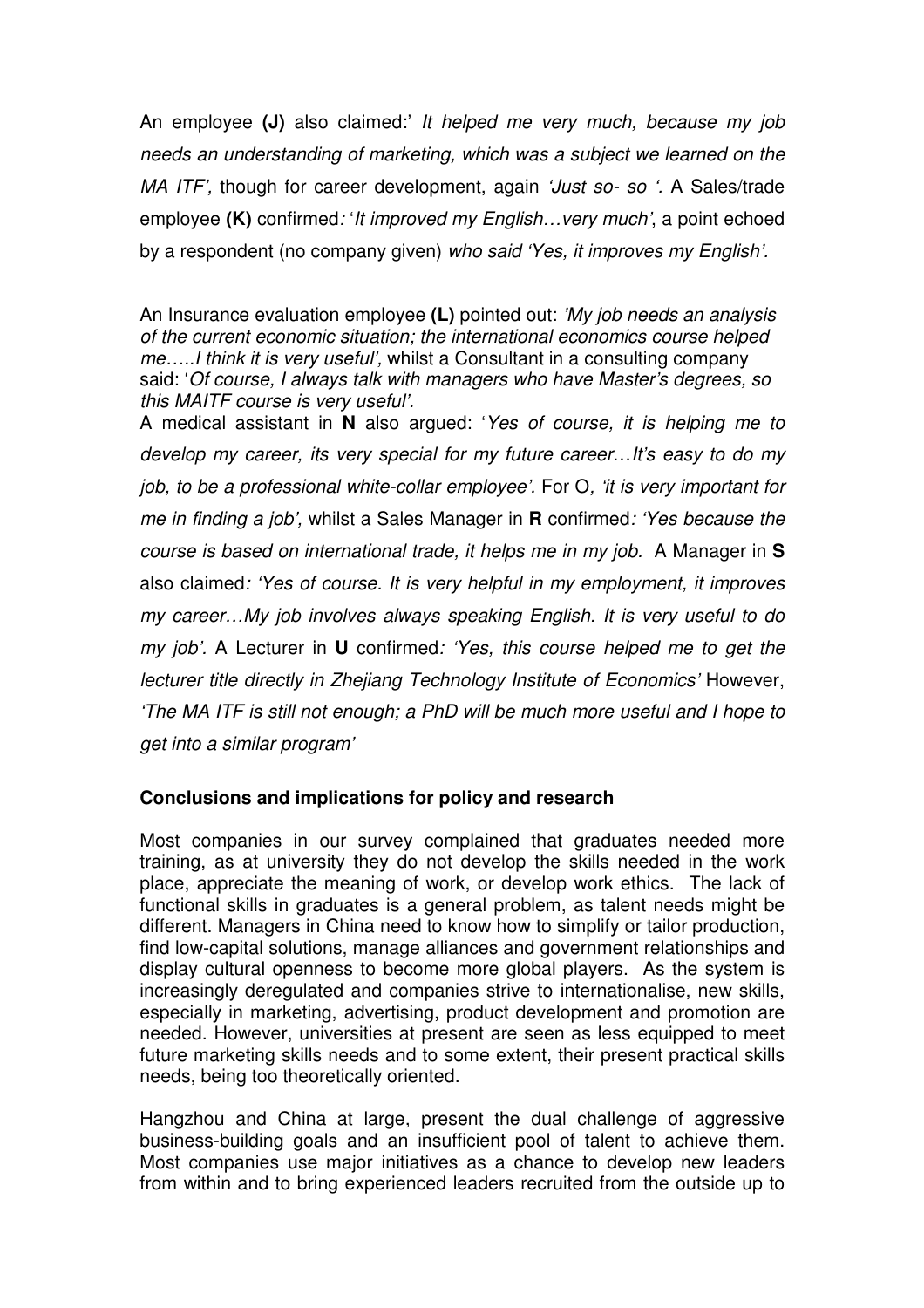speed more systematically.

The impression given by the case studies is that there is insufficient two way engagement and analysis about the needs of "local and regional" companies. An over-emphasis on theory and technical education needs to be counterbalanced with more practical programmes which bring companies and business schools together to look at their needs. Our experience is also that there is little in the way of systematic forums through which labour market needs and skills considerations and the implications of globalisation can be considered. The surveys have revealed a need for closer collaboration between universities and business to ensure a good fit between teaching, the peculiarities of the changing local talent market, and the rapid pace of change.

The Chinese government encourages collaboration between universities and businesses, by making for example co-operation between a University and a business the prerequisite for funding high value and innovative projects. However, collaboration with ZJUT in the non-scientific and technical fields of management and leadership is limited. Where it exists, the relationship is based on Alumni of the University.

Much needs to be done for the 2011-2015 period to develop collaboration and development on key issues e.g. more Chinese British graduate company exchanges, better understanding of TM strategies in key companies, greater attention to company needs via annual dialogues with business schools and better consideration of different categories of companies e.g. state owned v SMEs. With international expansion, assessing Chinese multinational and foreign multinational needs is a priority, and there is a need for more understanding of family companies (e.g. Neo Glory in the cosmetic jewellery business with strong connections to UK)

There is also a need to consider how to develop this work in the current environment, where emerging markets and China in particular are becoming more important for business. There is a need for more consistent student survey and feedback for international students leaving the UK to go back home to enable courses to be monitored, evaluated and improved.

#### **REFERENCES**

- Crossick S & Reuter E (2007) ed China-EU: A common future Singapore: World Scientific Publishing
- Farrell & Grant (2005) China's looming talent shortage: the emerging global labor market McKinsey Quarterly 3: 70-72
- Gamble J (2006) Introducing Western-style HRM practices in China: Shopfloor perceptions in a British multinational. .Journal of World Business 41, 328-343
- Grant, Andrew (2008) How Corporate China is Evolving. McKinsey Quarterley July 2008
- Guthridge A and Komm A (2008) Why multinational struggle to manage talent The McKinsey Quarterly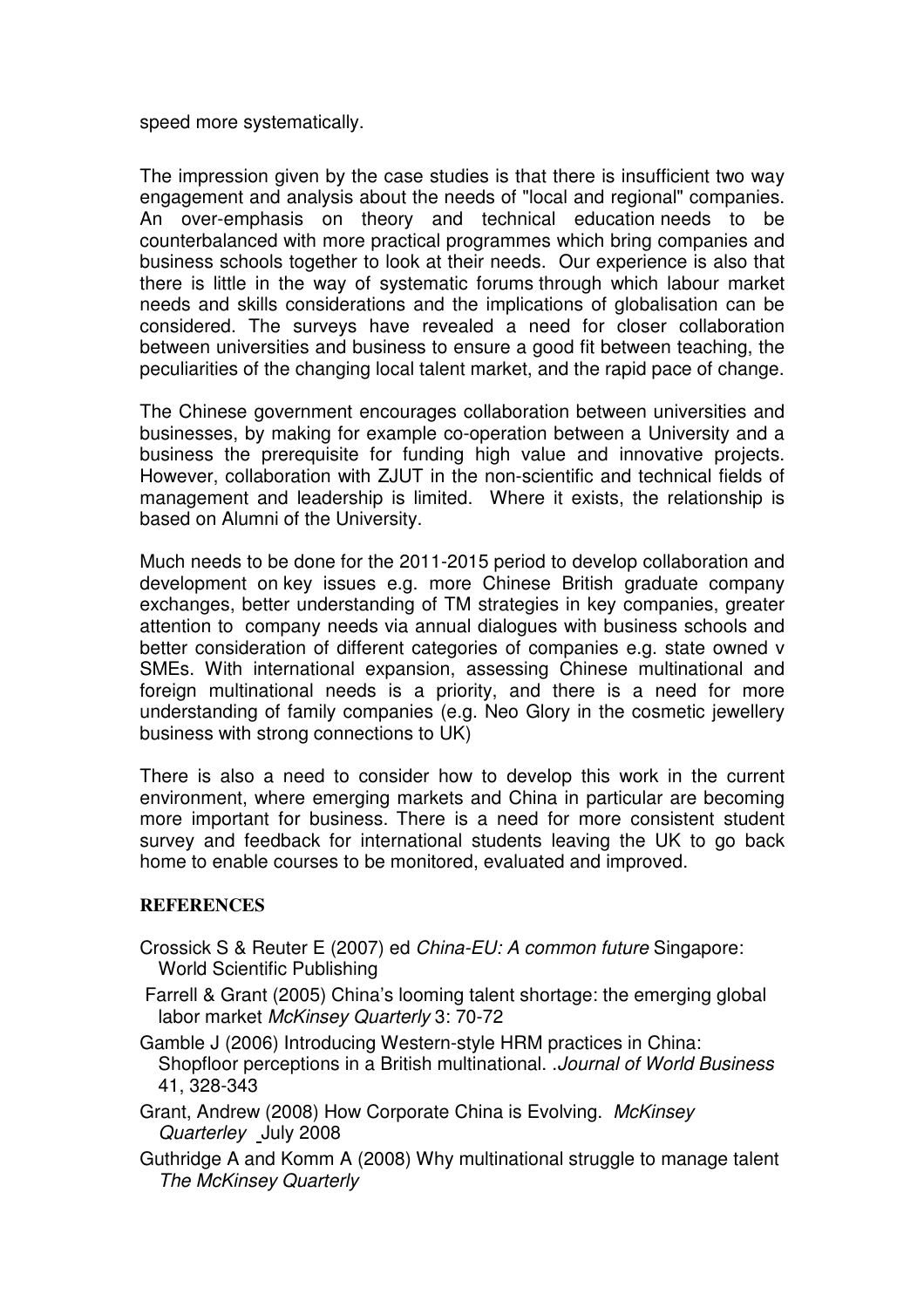Hangzhou Economic and Technological Development area (HEDA) nd,,HYPERLINK "http://www.heda.gov.cn" www.heda.gov.cn

Hangzhou Municipal Government, (nd) HYPERLINK "http://www.hangzhou.gov.cn" www.hangzhou.gov.cn

Hangzhou Hi-tech Industry Development Zone (nd)

http://www.zhejiang.gov.cn/node2/node1619/node1624/node1642/userobject1 3ai6454.html

http://www.zhejiang.gov.cn/gb/zjnew/node428/node1848/node1854/node1856 /userobject1ai1026.html

Hartmann E., Feisel, E., and Schober, H. (2010), 'Talent management of western MNCs in China: Balancing global integration and local responsiveness', Journal of World Business 45,2, 169-178

Iles, P., Chuai, X. and Preece, D. (2010), 'Talent Management and HRM in Multinational companies in Beijing: Definitions, differences and drivers', Journal of World Business, 45,2,179-189

Iles PA and Yolles (2006) Culture and transformational change with China's accession to the WTO: the challenge for action research Journal of Technology Management in China vol 1, no 2, 147-158

Lane K and Pollner F (2008) How to address China's growing talent shortages The McKinsey Quarterly 3 33-40

Leeds-HangzhouPartnership(nd)

http://www.leeds.gov.uk/Leisure\_and\_culture/Tourism\_and\_travel/Town\_twin ning/Leeds\_\_Hangzhou\_partnership.aspx

Ma S & Trigo V (2008) Winning the war for managerial talent in China The Chinese Economy 41.3,34-57

 Nauta A, van Vianen A, van der Heijden B, van Dam K and Willemsen M (2009) Understanding the factors that promote employability orientation: the impact of employability culture, career satisfaction, and role breadth selfefficacy Journal of Occupational and Organizational Psychology 82, 2, 233- 252

Pool LD and Sewell P (2007) The key to employability: developing a practical model of graduate employability Education and Training 49,4,277-289

PMI2 (nd) The Prime Minister's Initiative for International Education http://www.britishcouncil.org/learning-pmi2-fe-funding-opportunities.htm

PMI2 (2008) China Briefing University of Wolverhampton, 10<sup>th</sup> July 2008 http://www.britishcouncil.org/eumd-pmi-china-briefing-2008.htm

Preece D, Iles PA and Chuai X (2010) Talent management and management fashion in multinational corporations in Beijing International Journal of Human Resource Management (in press)

Qiao J and Xuejun (2008) Leadership Development Programs: Lessons learned from four case studies Refereed Paper, 9<sup>th</sup> International Conference on Human Resource Development Research and Practice across Europe IESEG School of Management, Lille France May 2008

Shutt J & Cheng H ( 2009) The changing Chinese economy: a case study of Hangzhou Regions 275, Autumn, 5-9

Taylor M (2007) China's talent gap not something money can solve China Staff 13,3, 9-12